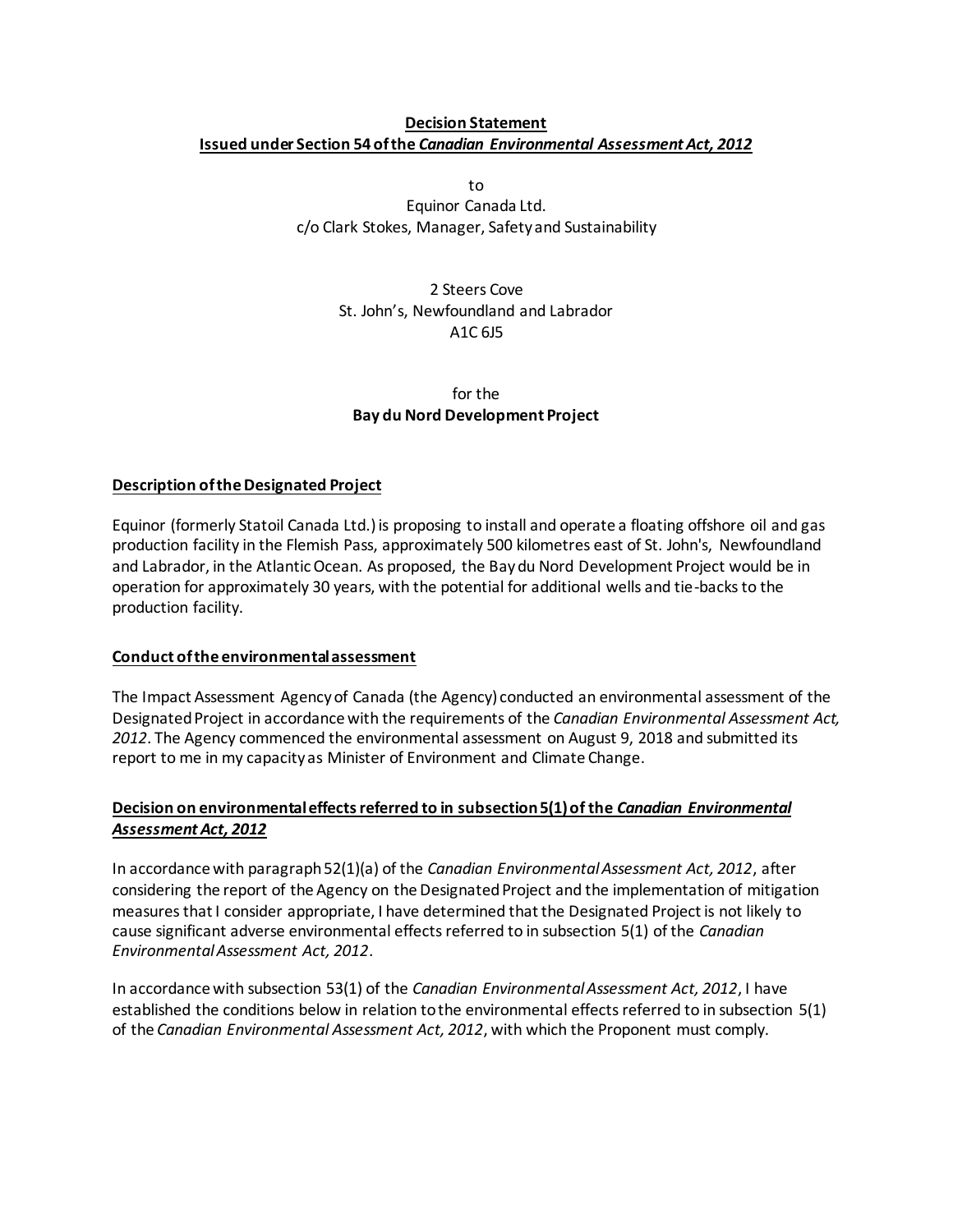# **Decision on environmental effects referred to in subsection 5(2) of the** *Canadian Environmental Assessment Act, 2012*

The carrying out of the Designated Project may require the following federal authorities to exercise a power or perform a duty or function conferred on them under an Act of Parliament other than the *Canadian Environmental Assessment Act, 2012*:

- The Canada-Newfoundland and Labrador Offshore Petroleum Board may issue an authorization under paragraph 138(1)(b) of the *Canada-Newfoundland and Labrador Atlantic Accord Implementation Act*;
- The Minister of Fisheries and Oceans may issue authorization(s) under paragraph 35(2)(b) of the *Fisheries Act;* and
- The Minister of Fisheries and Oceans may issue a permit under the *Species at Risk Act*.

In accordance with paragraph 52(1)(b) of the *Canadian Environmental Assessment Act, 2012*, after considering the report of the Agency on the Designated Project and the implementation of mitigation measures that I consider appropriate, I have determined that the Designated Project is not likely to cause significant adverse environmental effects referred to in subsection 5(2) of the *Canadian Environmental Assessment Act, 2012*.

In accordance with subsection 53(2) of the *Canadian Environmental Assessment Act, 2012*, I have established the conditions below in relation to the environmental effects referred to in subsection 5(2) of the *Canadian Environmental Assessment Act, 2012*, with which the Proponent must comply.

### **Decision Statement under the** *Impact Assessment Act*

Pursuant to section 184 of the *Impact Assessment Act*, a Decision Statement issued by me under subsection 54(1) of the *Canadian Environmental Assessment Act, 2012* is deemed to be a Decision Statement issued under subsection 65(1) of the *Impact Assessment Act*, other than for the purposes of section 70.

### **Consultation with Indigenous groups**

In establishing the conditions below in relation to the environmental effects referred to in subsections 5(1) and 5(2) of the *Canadian Environmental Assessment Act, 2012*, I took into account the concerns and interests identified in the consultation process with Indigenous groups. I also considered the measures to address these concerns and interests that have been identified in the environmental assessment and consultation processes. I am satisfied that the consultation process undertaken is consistent with the honour of the Crown and, with the conditions I have established, that the concerns and interests of Indigenous groups are appropriately accommodated for the purpose of issuing this Decision Statement.

### **1 Definitions**

1.1 *Abandoned* means "abandoned" as defined in subsection 1(1) of the *Newfoundland Offshore Petroleum Drilling and Production Regulations*.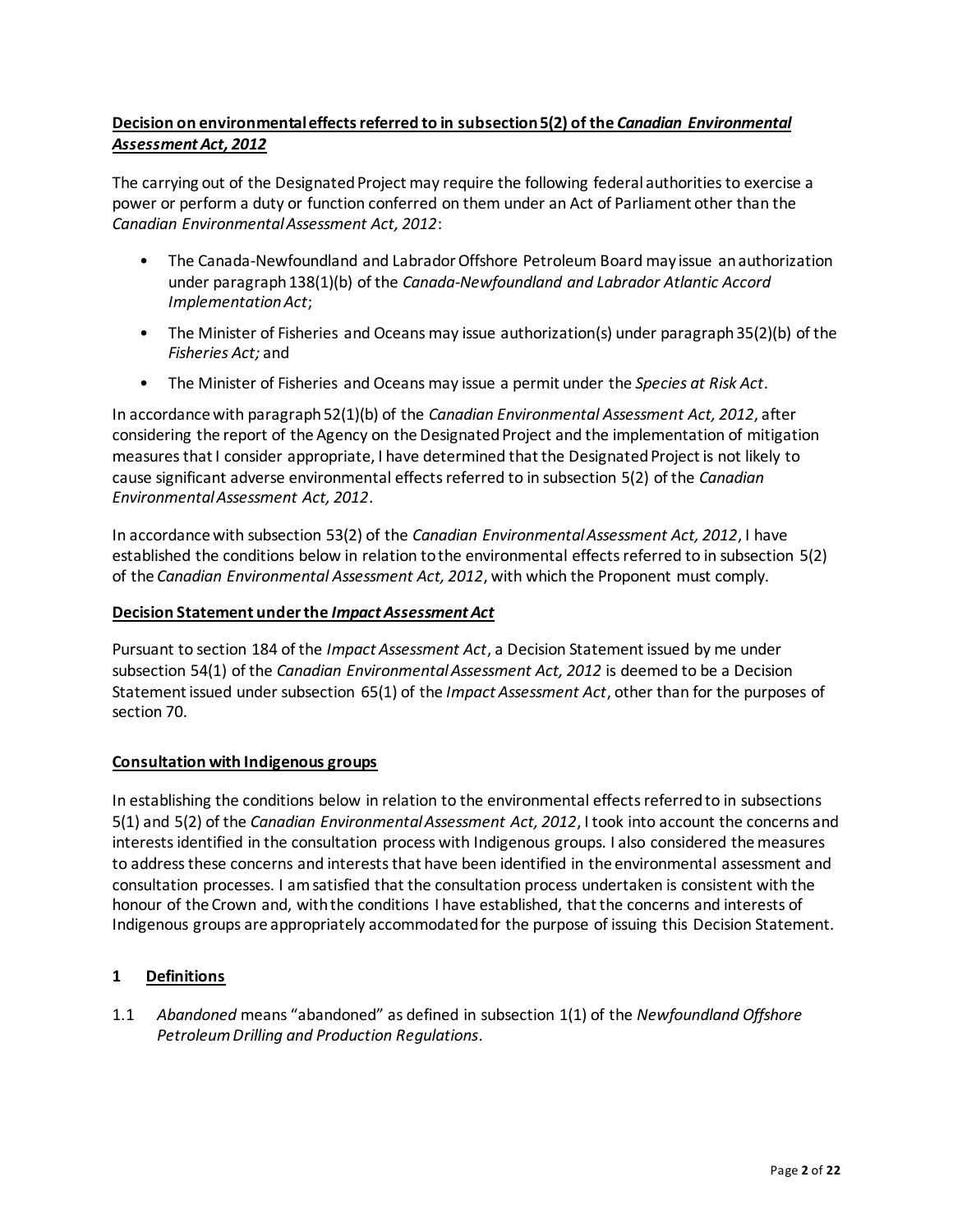- 1.2 *Accord Acts* means the *Canada-Newfoundland and Labrador Atlantic Accord Implementation Act* and the *Canada-Newfoundland and Labrador Atlantic Accord Implementation Newfoundland and Labrador Act*.
- 1.3 *Agency* means the Impact Assessment Agency of Canada*.*
- 1.4 *Aggregation of habitat-forming corals or sponges* means an aggregation of coral or sponges that are known or observed to support fish*.*
- 1.5 *Baseline* means the environmental conditions prior to initiating the Designated Project.
- 1.6 *Board* means the Canada-Newfoundland and Labrador Offshore Petroleum Board as established by the joint operation of section 9 of the *Canada–Newfoundland and Labrador Atlantic Accord Implementation Act* and section 9 of the *Canada-Newfoundland and Labrador Atlantic Accord Implementation Newfoundland and Labrador Act*.
- 1.7 *Canada-Newfoundland and Labrador Offshore Area* means the area as defined by the *Accord Acts*.
- 1.8 *Commercial fisher* means an individual who holds a commercial fishing licence issued under the *Fisheries Act* and who fishes within the regional study area, as identified in Figure 1 of the environmental assessment report.
- 1.9 *Days* means calendar days.
- 1.10 *Decommissioning* means the phase of the Designated Project during which the Proponent permanently ceases production and commences removal from service of Designated Project components and infrastructure in accordance with the *Accord Acts* and applicable regulations, and continues until the removal from service of Designated Project components and infrastructure is complete.
- 1.11 *Designated Project* means the Bay du Nord Development Project as described in section 2 of the environmental assessment report.
- 1.12 *Designated Project Area* means "Project Area", as identified in Figure 1 of the environmental assessment report.
- 1.13 *Eastern Canadian offshore areas* means "offshore area" as defined by the *Accord Acts*, the *Canada-Nova Scotia Offshore Petroleum Resources Accord Implementation Act* and the *Canada-Nova Scotia Offshore Petroleum Resources Accord*.
- 1.14 *Environment and Climate Change Canada* means the Department of the Environment as established under subsection 2(1) of the *Department of the Environment Act*.
- 1.15 *Environmental assessment* means "environmental assessment" as defined in subsection 2(1) of the *Canadian Environmental Assessment Act, 2012*.
- 1.16 *Environmental assessment report* means the report prepared by the Impact Assessment Agency of Canada pursuant to subsection 25(2) of the *Canadian Environmental Assessment Act, 2012* (Canadian Impact Assessment Registry Reference Number 80154).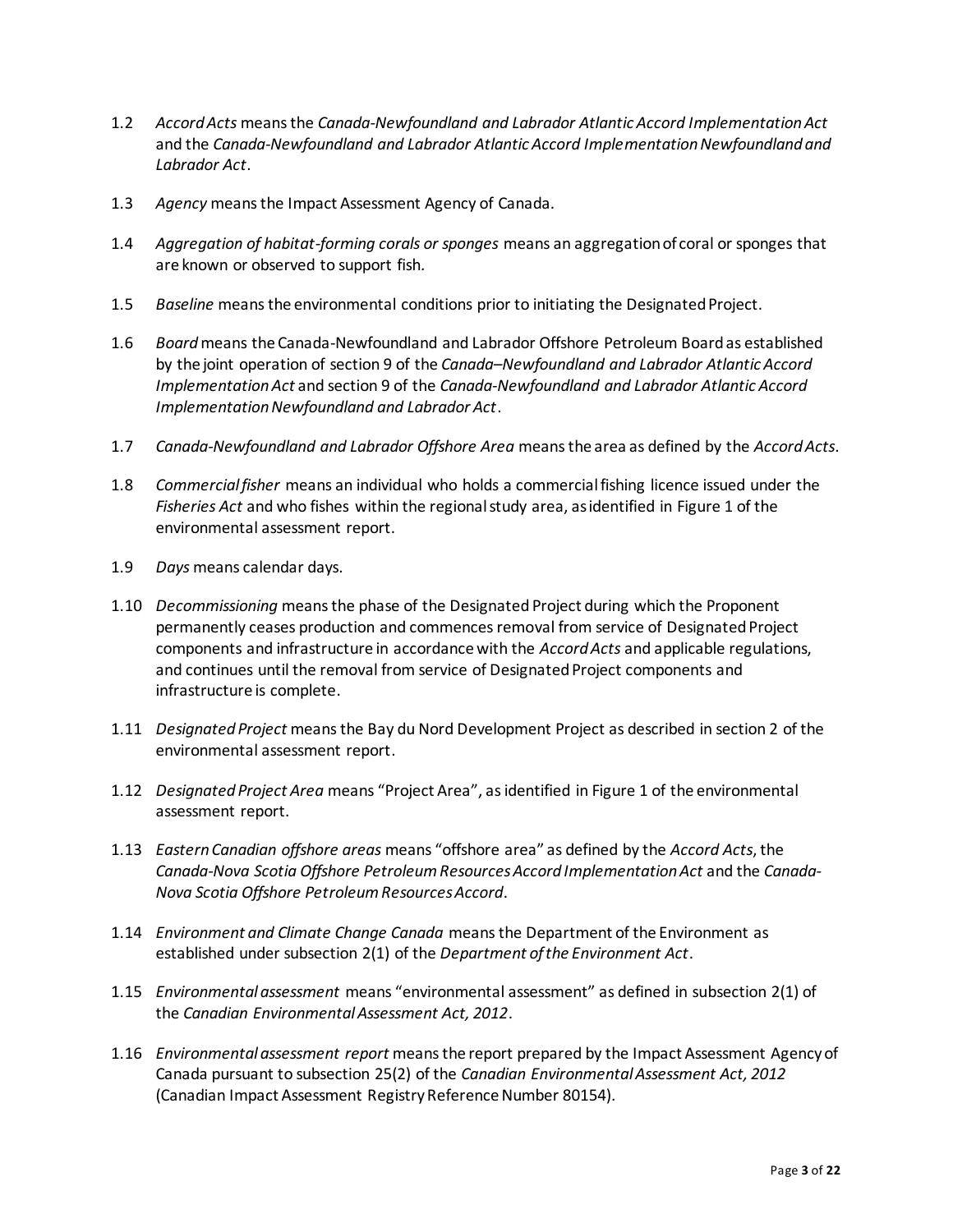- 1.17 *Environmental effects* means "environmental effects" as described in section 5 of the *Canadian Environmental Assessment Act, 2012*.
- 1.18 *Environmental impact statement* means the 2020 document entitled *Bay du Nord Development Project Environmental Impact Statement* (Canadian Impact Assessment Registry Reference Number 80154, Document Number 18).
- 1.19 *Fish* means "fish" as defined in subsection 2(1) of the *Fisheries Act*.
- 1.20 *Fish habitat* means "fish habitat" as defined in subsection 2(1) of the *Fisheries Act*.
- 1.21 *Fisheries and Oceans Canada* means the Department of Fisheries and Oceans as established under subsection 2(1) of the *Department of Fisheries and Oceans Act*.
- 1.22 *Follow-up program* means "follow-up program" as defined in subsection 2(1) of the *Canadian Environmental Assessment Act, 2012*.
- 1.23 *Indigenous groups* means the following Aboriginal Peoples: Abegweit First Nation, Acadia First Nation, Annapolis Valley First Nation, Bear River First Nation, Buctouche First Nation, Eel Ground First Nation, Eel River Bar First Nation, Elispogtog First Nation, Esgenoopetitj First Nation, Eskasoni First Nation, Fort Folly First Nation, Glooscap First Nation, Indian Island First Nation, Les Innus de Ekuanitshit, Première Nation des Innus de Nutashkuan, Kingsclear First Nation, La Nation Micmac de Gespeg, Lennox Island First Nation, Listuguj Mi'gmaq Government, Madawaska Maliseet First Nation, Membertou First Nation, Metepenagiag Mi'kmaq Nation, Miawpukek First Nation, Micmacs of Gespapegiag, Millbrook First Nation, Mushuau Innu First Nation, Nunatsivut Government, NunatuKavut Community Council, Oromocto First Nation, Pabineau First Nation, Paqtnkek First Nation, Peskotomuhkati Nation at Skutik, Pictou Landing First Nation, Potlotek First Nation, Qalipu First Nation, Sheshatshiu Innu First Nation, Sipekne'katik First Nation, St. Mary's First Nation, Tobique First Nation, Wagmatcook First Nation, We'kmoqma'q First Nation, and Woodstock First Nation.
- 1.24 *Listed species at risk* means a species that is listed on the List of Wildlife Species at Risk set out in Schedule 1 of the *Species at Risk Act.*
- 1.25 *Migratory bird* means "migratory bird" as defined in subsection 2(1) of the *Migratory Birds Convention Act, 1994*.
- 1.26 *Mitigation measures*means "mitigation measures" as defined in subsection 2(1) of the *Canadian Environmental Assessment Act, 2012*.
- 1.27 *Nighttime* means all that portion of the day extending from one-half hour after sunset until onehalf hour before sunrise.
- 1.28 *Non-routine flaring* means "non-routine flaring" as defined by the World Bank Group's 2016 document entitled *Global Gas Flaring Reduction Partnership – Gas Flaring Definitions*.
- 1.29 *Operator* means a person that holds an operating licence and an authorization issued by the Canada-Newfoundland and Labrador Offshore Petroleum Board.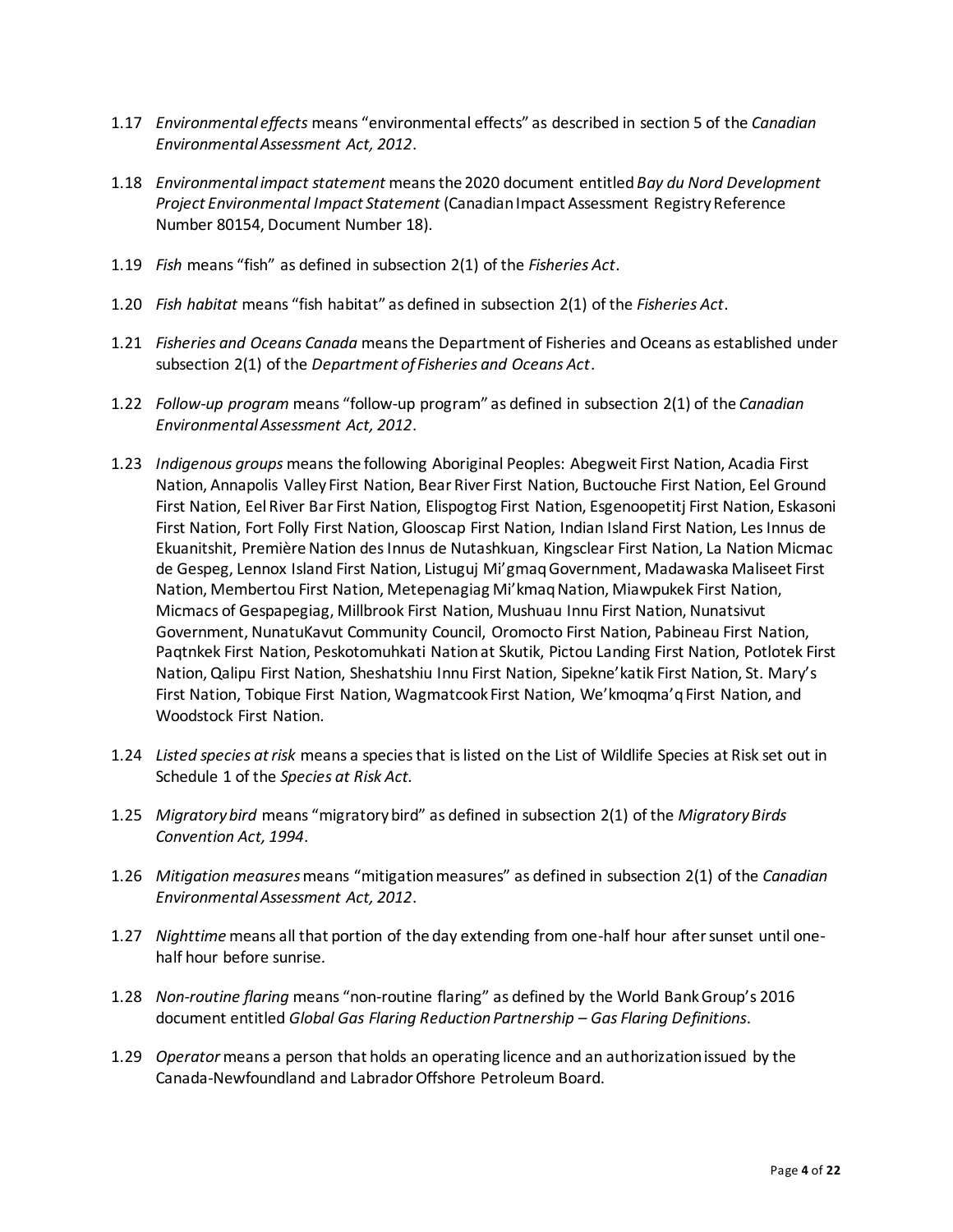- 1.30 *Participate* means to directly or indirectly assist or support initiatives through the provision of resources, including knowledge, time, data, access and other means that are economically and technically feasible and within the care and control of the Proponent.
- 1.31 *Pollution* means "pollution" as defined in subsection 1(1) of the *Newfoundland Offshore Petroleum Drilling and Production Regulations.*
- 1.32 *Proponent* means Equinor Canada Ltd. and its successors or assigns.
- 1.33 *Qualified individual* means someone who, through education, experience and knowledge relevant to a particular matter, provides the Proponent with advice within their area of expertise. Knowledge relevant to a particular matter may include community and Indigenous traditional knowledge.
- 1.34 *Record* means "record" as defined in subsection 2(1) of the *Canadian Environmental Assessment Act, 2012.*
- 1.35 *Relevant authorities* means federal and/or provincial authorities that are in possession of specialist or expert information or knowledge, or that have a responsibility for the administration of a law or regulation, with respect to the subject matter of a condition set out in this Decision Statement.
- 1.36 *Reporting year* means January 1 of a calendar year through December 31 of the same calendar year.
- 1.37 *Safety exclusion zone* means a safety zone as defined in subsection 71(1) of the *Newfoundland Offshore Petroleum Drilling and Production Regulations*.
- 1.38 *Safety flaring* means "safety flaring" as defined by the World Bank Group's 2016 document entitled *Global Gas Flaring Reduction Partnership – Gas Flaring Definitions*.
- 1.39 *Safety zone* means the area around the seismic sound source, described in Fisheries and Oceans Canada's *Statement of Canadian Practice with Respect to the Mitigation of Seismic Sound in the Marine Environment.*
- 1.40 *Seabed investigation survey* means a survey to identify aggregations of habitat-forming corals or sponges or any other benthic fish habitat around the proposed locations of all subsea infrastructure prior to conducting any activities on the seafloor related to the installation of this infrastructure.
- 1.41 *Subsea infrastructure* means any physical structures needed for the operation of the Designated Project that will be placed partially or completely on the seabed, including, but not limited to, well templates, flowlines, mooring points, anchors, anchor chains and associated protection features.
- 1.42 *Tier 2 and tier 3 spill response* means "tier 2" and "tier 3" as set out in the document entitled *Tiered Preparedness and Response* published by the IPIECAand the International Association of Oil & Gas Producers (IOGP Report 526)*.*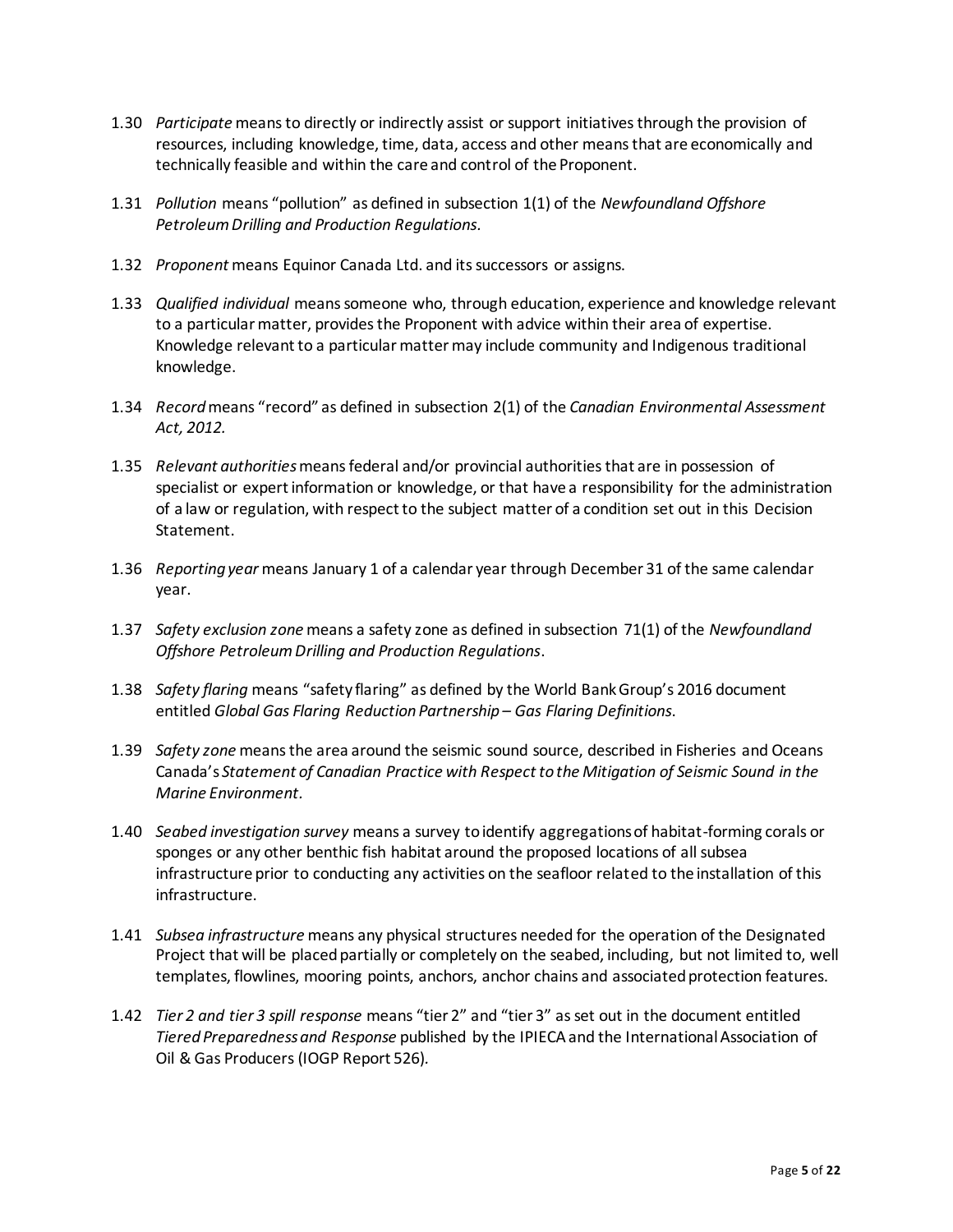1.43 *Well* means "development well" as defined in subsection 119(1) of the *Canada-Newfoundland and Labrador Atlantic Accord Implementation Act.*

## **Conditions**

These conditions are established for the sole purpose of the Decision Statement issued under the *Canadian Environmental Assessment Act, 2012.* They do not relieve the Proponent from any obligation to comply with other legislative or other legal requirements of the federal, provincial, or local governments. Nothing in this Decision Statement shall be construed as reducing, increasing, or otherwise affecting what may be required of the Proponent to comply with all applicable legislative or legal requirements.

### **2 General Conditions**

- 2.1 The Proponent shall ensure that its actions in meeting the conditions set out in this Decision Statement during all phases of the Designated Project are considered in a careful and precautionary manner, promote sustainable development, are informed by the best information and knowledge available at the time the Proponent takes action, including community and Indigenous traditional knowledge, are based on methods and models that are recognized by standard-setting bodies, are undertaken by qualified individuals, and have applied the best available economically and technically feasible technologies.
- 2.2 The Proponent shall ensure that its actions in meeting the conditions set out in this Decision Statement are taken in a way that is consistent with any applicable recovery strategy and action plans for listed species at risk.

### *Consultation*

- 2.3 The Proponent shall, where consultation is a requirement of a condition set out in this Decision Statement:
	- 2.3.1 provide a written notice of the opportunity for the party or parties being consulted to present their views and information on the subject of the consultation;
	- 2.3.2 provide sufficient information on the scope and the subject matter of the consultation in a reasonable period of time that allows the party or parties being consulted, not to be less than 30 days, to prepare their views and information;
	- 2.3.3 undertake an impartial consideration of all views and information presented by the party or parties being consulted on the subject matter of the consultation; and
	- 2.3.4 advise in a reasonable period of time the party or parties being consulted on how the views and information received have, or have not been integrated into the subject matter of consultation by the Proponent and provide justification.
- 2.4 The Proponent shall, where consultation with Indigenous groups is a requirement of a condition set out in this Decision Statement, communicate with each Indigenous group with respect to the manner by which to satisfy the consultation requirements referred to in condition 2.3, including methods of notification, the type of information and the period of time to be provided when seeking input, the process to be used by the Proponent to undertake impartial consideration of all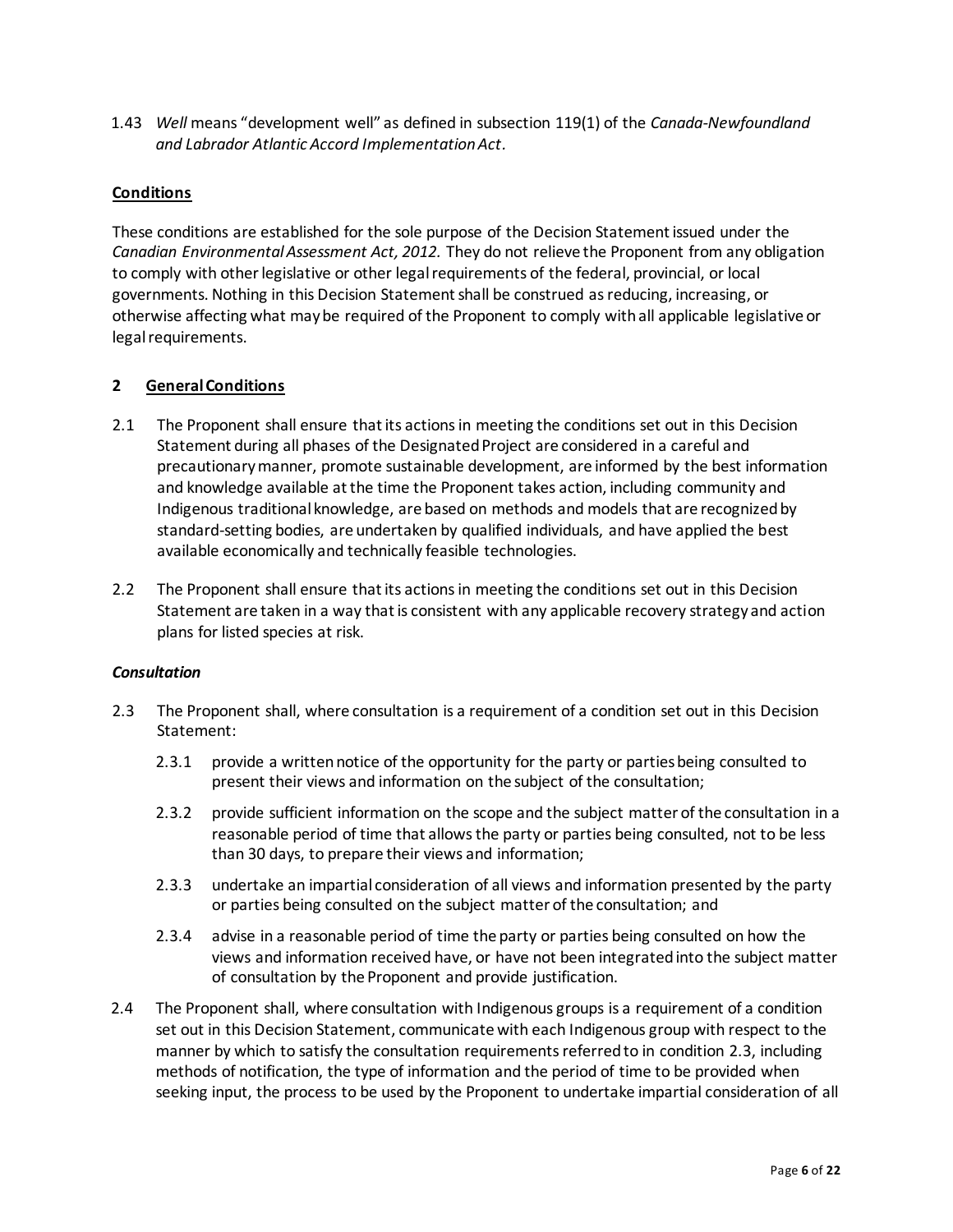views and information presented on the subject of the consultation, the period of time to advise Indigenous groups of how their views and information were considered by the Proponent and the means by which Indigenous groups will be advised.

2.5 The Proponent shall, where participation is a requirement of a condition set out in this Decision Statement, notify potential parties responsible for applicable research programs of the Proponent's interest in participating in these programs and determine, in consultation with the parties that have expressed interest in the Proponent's participation, the actions and resources needed to carry out the Proponent's participation.

#### *Follow-up requirements*

- 2.6 The Proponent shall, where a follow-up program is a requirement of a condition set out in this Decision Statement, determine the following information, for each follow-up program:
	- 2.6.1 the methodology, location, frequency, timing and duration of monitoring associated with the follow-up program;
	- 2.6.2 the scope, content and frequency of reporting of the results of the follow-up program;
	- 2.6.3 the frequency at which the follow-up program must be updated, unless already specified in the condition;
	- 2.6.4 the levels of environmental change relative to baseline conditions and predicted effects as described in the environmental impact statement, that would require the Proponent to implement modified or additional mitigation measure(s), including instances where the Proponent may require Designated Project activities to stop; and
	- 2.6.5 the technically and economically feasible mitigation measures to be implemented by the Proponent if monitoring conducted as part of the follow-up program shows that the levels of environmental change referred to in condition 2.6.4 have been reached or exceeded.
- 2.7 The Proponent shall update the information determined for each follow-up program pursuant to condition 2.6 during the implementation of each follow-up program, at the minimum frequency determined pursuant to condition 2.6.3 and in consultation with the party or parties being consulted during the development of each follow-up program.
- 2.8 The Proponent shall provide the follow-up programs referred to in conditions 3.13 and 4.6, including information pursuant to condition 2.7, to the Board and to party or parties being consulted during the development of each follow-up program prior to the implementation of each follow-up program. The Proponent shall also provide any update made pursuant to condition 2.7 to the Board and to the party or parties being consulted during the development of each follow-up program within 30 days of the information being updated.
- 2.9 The Proponent shall, where a follow-up program is a requirement of a condition set out in this Decision Statement:
	- 2.9.1 implement the follow-up program according to the information determined pursuant to condition 2.6;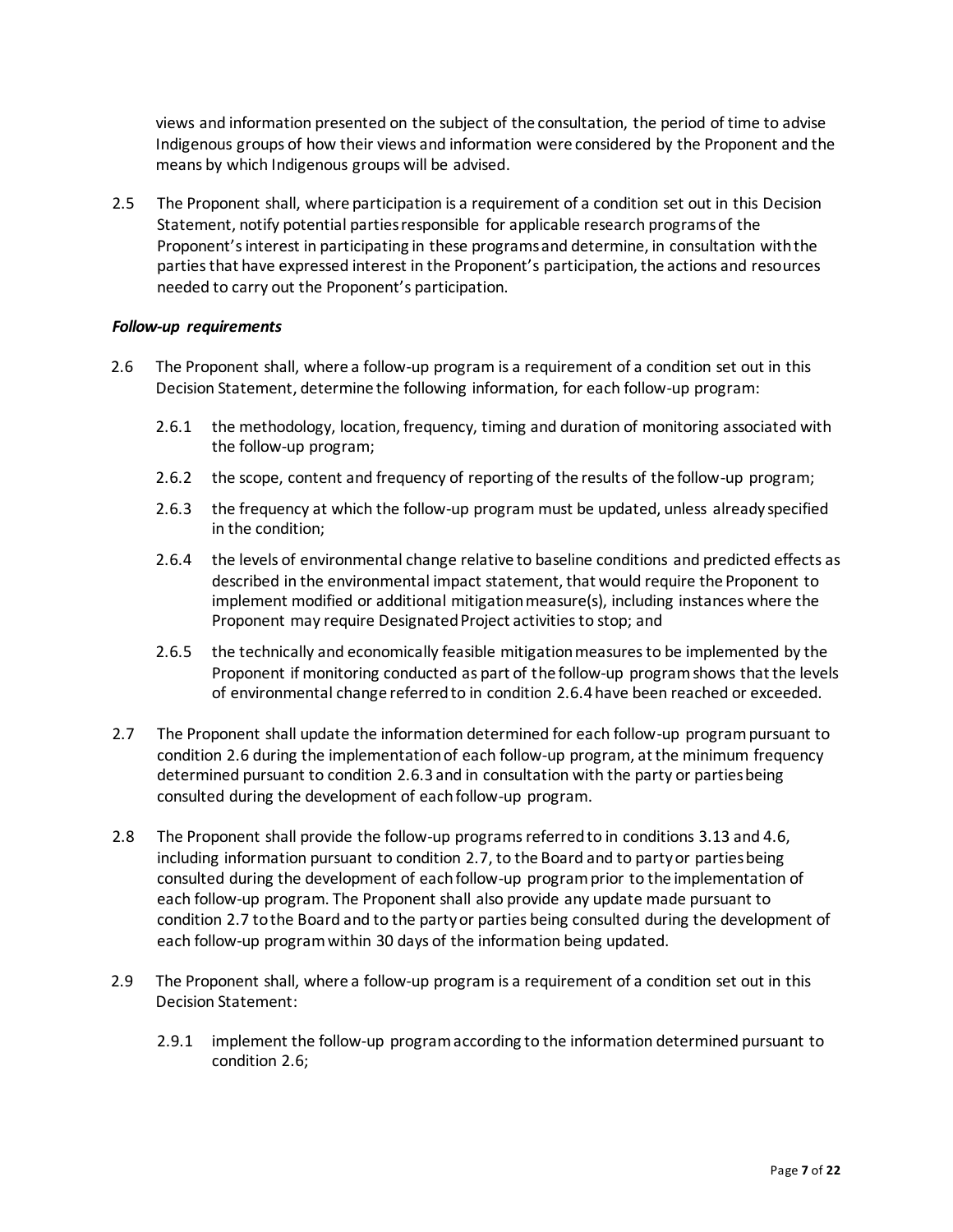- 2.9.2 conduct monitoring and analysis to verify the accuracy of the environmental assessment as it pertains to the particular condition and/or to determine the effectiveness of any mitigation measure(s);
- 2.9.3 determine whether modified or additional mitigation measures are required based on the monitoring and analysis undertaken pursuant to condition 2.9.2; and
- 2.9.4 if modified or additional mitigation measures are required pursuant to condition 2.9.3, develop and implement these mitigation measures in a timely manner and monitor them pursuant to condition 2.9.2. The Proponent shall notify the Board within 24 hours of any modified or additional mitigation measure being implemented. If the Proponent implements any additional or modified mitigation measure not previously submitted to the Board pursuant to condition 2.8, the Proponent shall submit a detailed description of the measure(s) to the Board within seven days of their implementation; and
- 2.9.5 report, no later than March 31 following any reporting year during which the follow-up program is implemented unless otherwise agreed to by the Board, all results of the follow-up program to the Board, and, subject to information determined pursuant to 2.6.2, to the party or parties being consulted during the development of the follow-up program.

#### *Annual Reporting*

- 2.10 The Proponent shall, prepare an annual report that sets out, for each reporting year:
	- 2.10.1 the activities undertaken by the Proponent in the reporting year to comply with each of the conditions set out in this Decision Statement;
	- 2.10.2 how the Proponent complied with condition 2.1;
	- 2.10.3 for conditions set out in this Decision Statement for which consultation is a requirement, how the Proponent considered any views and information that the Proponent received during or as a result of the consultation;
	- 2.10.4 the information referred to in conditions 2.6 and 2.7 for each follow-up program;
	- 2.10.5 the summary of available results of the follow-up program requirements identified in conditions 3.13 and 4.6;
	- 2.10.6 for any plan that is a requirement of a condition set out in this Decision Statement, any update(s) to the plan that have been made during the reporting year; and
	- 2.10.7 any modified or additional mitigation measures implemented or proposed to be implemented by the Proponent, as determined pursuant to condition 2.9.
- 2.11 The first reporting year for which the Proponent shall prepare an annual report pursuant to condition 2.10 shall start on the day the Minister of the Environment issues the Decision Statement to the Proponent pursuant to subsection 54 (1) of the *Canadian Environmental Assessment Act, 2012*.
- 2.12 The Proponent shall submit to the Board and the Agency the annual report referred to in condition 2.10, including a plain language executive summary in both official languages, no later than March 31 following the reporting year to which the annual report applies.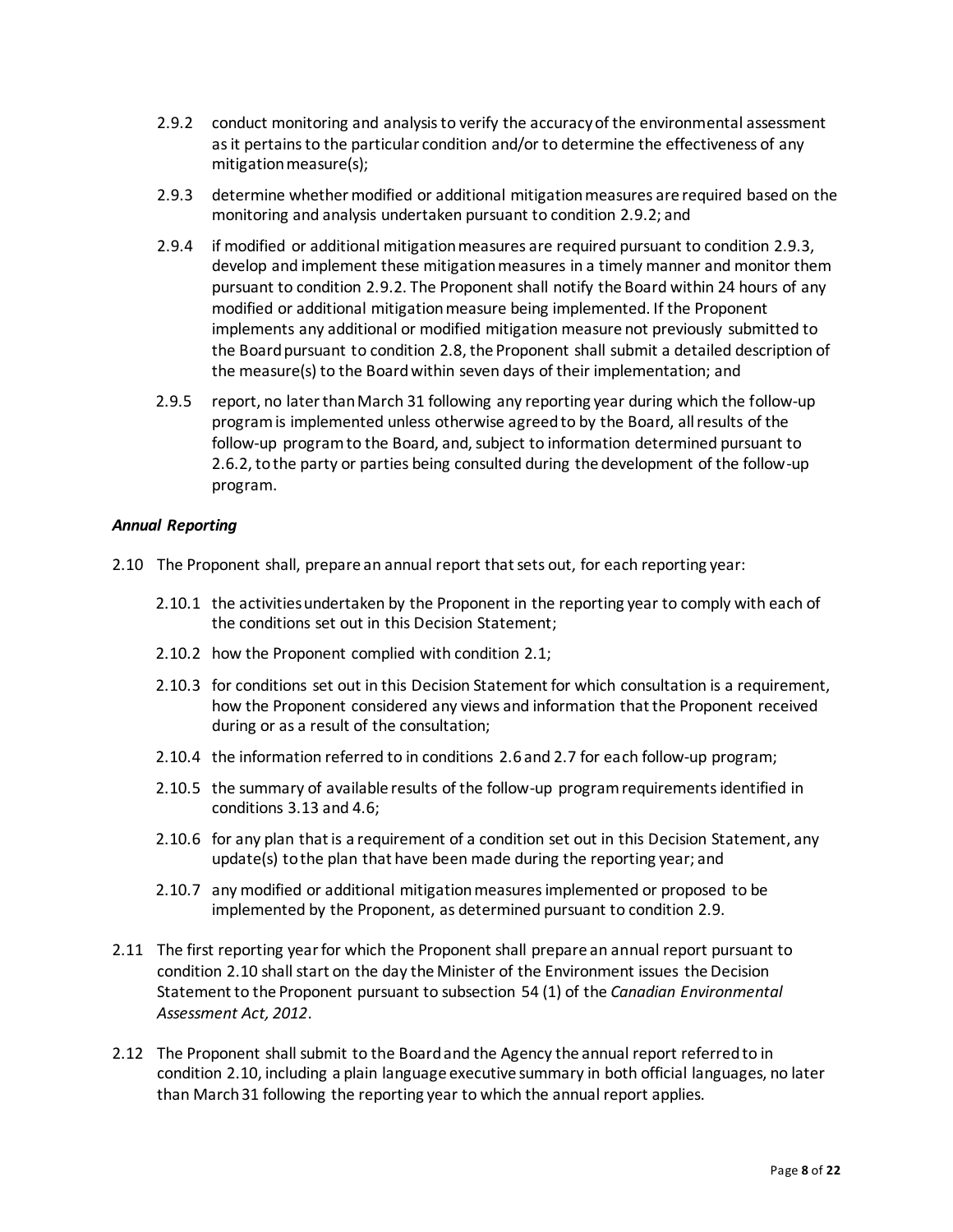#### *Information submission and publication*

- 2.13 The Proponent shall cause to be published on the Internet the reports and the executive summaries referred to in condition 2.10 and 2.12, the seabed investigation survey results referred to in condition 3.6, the communication plan referred to in condition 5.1, the decommissioning and abandonment plan referred to in condition 5.2, the well control strategies referred to in condition 7.5, the Spill Response Plan referred to in condition 7.7, the Spill Impact Mitigation Assessment referred to in condition 7.11, the implementation schedule referred to in condition 8.1, monitoring and follow-up results for marine mammals, sea turtles, fish and fish habitat, and migratory birds referred to in conditions 3.10, 3.13 and 4.6, the descriptions of the Proponent's participation during the previous year in research and monitoring programs referred to in conditions 3.14 and 4.7, and any update(s) or revision(s) to the above documents, upon submission of these documents to the parties referenced in the respective conditions. The Proponent shall keep these documents publicly available until the end of decommissioning. The Proponent shall notify the Board and Indigenous groups of the availability of these documents within 48 hours of their publication.
- 2.14 When the development of a plan is a requirement of a condition set out in this Decision Statement, the Proponent shall submit the plan to the Board prior to conducting any activities within the Designated Project Area, unless otherwise required through the condition.

## *Change of Operator*

2.15 The Proponent shall notify the Agency and Indigenous groups in writing no later than 30 days after the day on which there is a change of operator for the Designated Project.

# *Change to the Designated Project*

- 2.16 If the Proponent is proposing to carry out the Designated Project in a manner other than described in condition 1.11, the Proponent shall notify the Agency in writing in advance. As part of the notification, the Proponent shall provide:
	- 2.16.1 a description of the proposed change(s) to the Designated Project and the environmental effects that may result from the change(s);
	- 2.16.2 any modified or additional measure to mitigate any environmental effect that may result from the change(s) and any modified or additional follow-up requirement; and
	- 2.16.3 an explanation of how, taking into account any modified or additional mitigation measure referred to condition 2.16.2, the environmental effects that may result from the change(s) may differ from the environmental effects of the Designated Project identified during the environmental assessment.
- 2.17 The Proponent shall submit to the Agency any additional information required by the Agency about the proposed change(s) referred to in condition 2.16, which may include the results of consultation with Indigenous groups and relevant authorities on the proposed change(s) and environmental effects referred to in condition 2.16.1 and the modified or additional mitigation measures and follow-up requirements referred to in condition 2.16.2.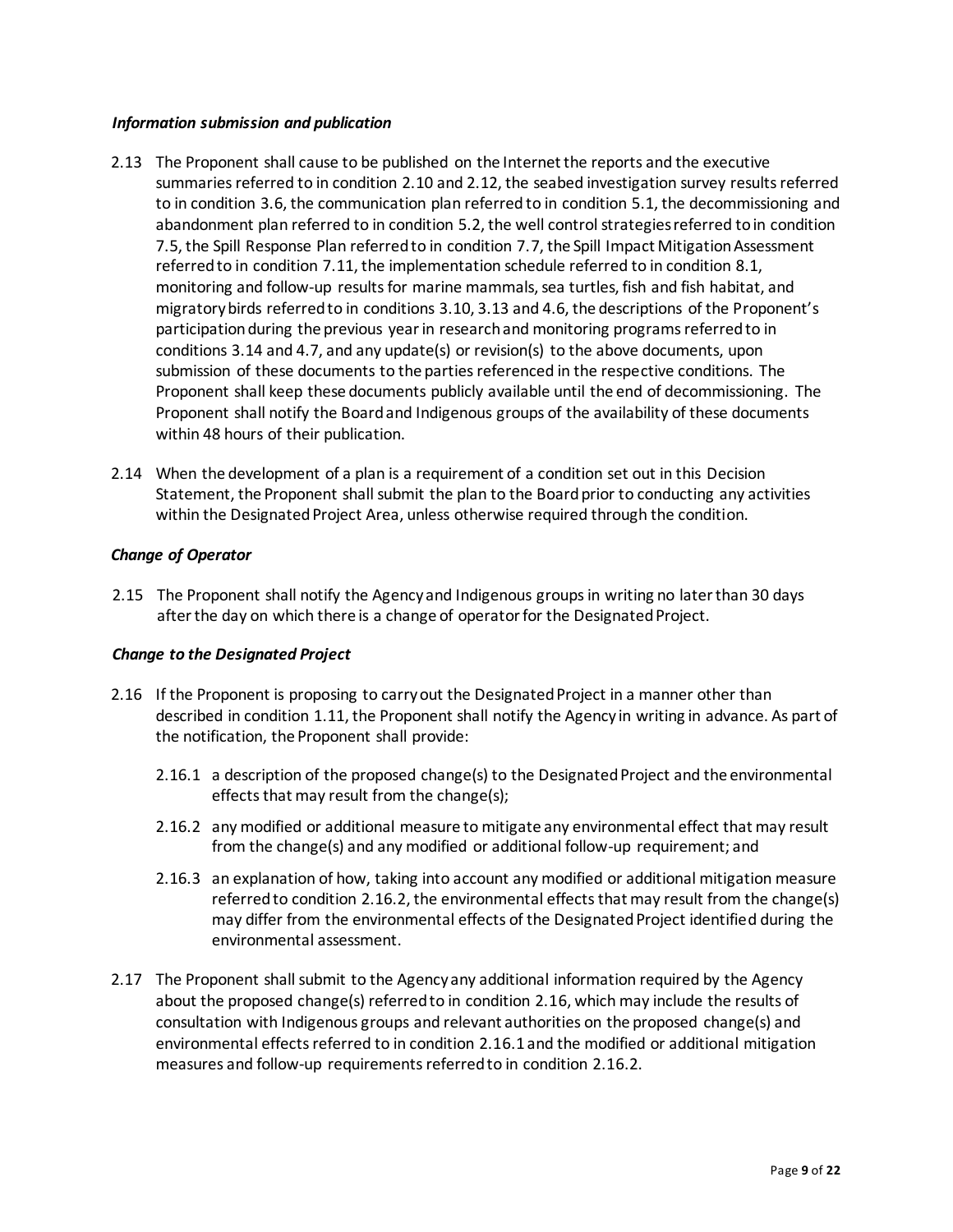### **3 Fish and fish habitat**

- 3.1 The Proponent shall treat all discharges from Designated Project activities prior to discharging into the marine environment, in order to, at a minimum, meet the volumes and concentration limits identified in the *Offshore Waste Treatment Guidelines,* issued jointly by the National Energy Board, the Canada-Newfoundland and Labrador Offshore Petroleum Board, and the Canada-Nova Scotia Offshore Petroleum Board, and any other legislative requirements, where applicable.
- 3.2 The Proponent shall, for all spent or excess synthetic-based drilling muds that have not been retained on cuttings and treated and discharged pursuant to condition 3.1, dispose of these spent or excess synthetic-based drilling muds at an approved on-shore facility.
- 3.3 The Proponent shall apply, at a minimum, the standards identified in the *Offshore Chemical Selection Guidelines for Drilling & Production Activities on Frontier Lands*, issued jointly by the National Energy Board, the Canada-Newfoundland and Labrador Offshore Petroleum Board and the Canada-Nova Scotia Offshore Petroleum Board, to select lower toxicity chemicals for use and discharge into the marine environment, including drilling fluid constituents, and shall submit any necessary risk justification pursuant to the Guidelines to the Board for acceptance prior to use.
- 3.4 The Proponent shall treat all discharges into the marine environment from vessels associated with the Designated Project in accordance with the requirements of the *Canada Shipping Act, 2001* and *Ballast Water Control and Management Regulations*, and the International Maritime Organization's *International Convention for the Prevention of Pollution from Ships* and any other legislative requirements, where applicable*.*
- 3.5 The Proponent shall conduct a pre-installation survey with qualified individual(s), around the planned location of all subsea infrastructure, to confirm the presence or absence of any unexploded ordnance or other seabed hazards. If any such ordnance is detected, it shall not be disturbed and the Proponent shall contact the Canadian Coast Guard's Joint Rescue Coordination Centre in Halifax and the Board to determine an appropriate course of action, prior to commencing any work on the seabed floor. For all other seabed hazards detected, the Proponent shall contact the Board to determine an appropriate course of action, prior to commencing any work on the seabed floor.
- 3.6 The Proponent shall develop and conduct, in consultation with Fisheries and Oceans Canada and the Board, a seabed investigation survey of benthic fish habitat based on the locations of any subsea infrastructure prior to conducting any activities on the seafloor related to the installation of this infrastructure. In doing so, the Proponent shall:
	- 3.6.1 retain the services of an individual that is qualified to operate the equipment used to conduct the survey(s);
	- 3.6.2 collect data on the presence or absence of benthic fish habitat, including aggregations of habitat forming corals and sponges and listed species at risk; and
	- 3.6.3 survey transect length and pattern around well templates based on modelling predictions of the areas to be affected by applicable drill cutting dispersion in the water column and survey transects that extend 50 metres around all other subsea infrastructure.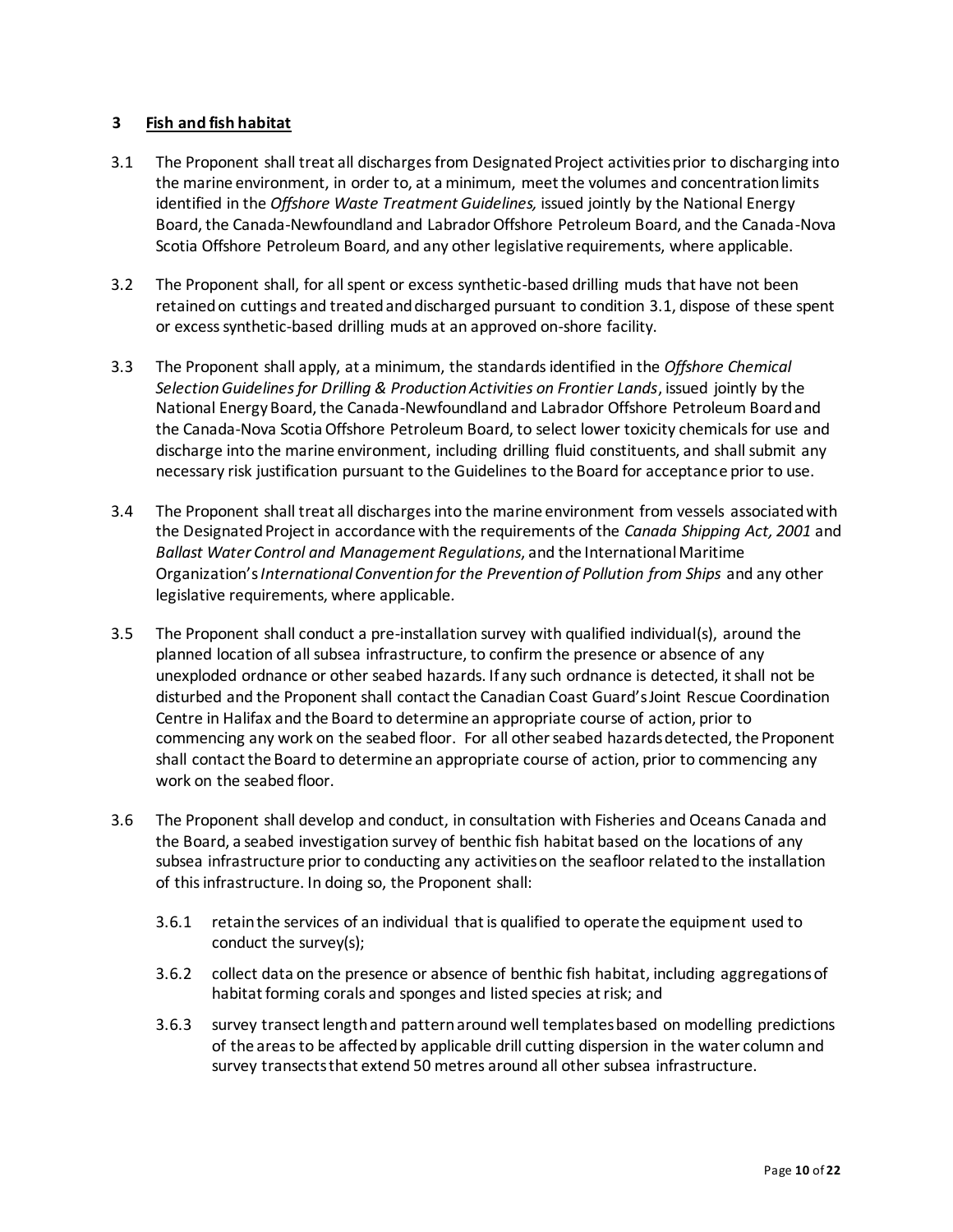- 3.7 If a qualified individual, in consultation with Fisheries and Oceans Canada confirms the presence of aggregations of habitat-forming corals or sponges or other sensitive benthic fish habitat, the Proponent shall:
	- 3.7.1 change the location of the subsea infrastructure on the seafloor. If changing the location of a well template is not economically or technically feasible, as determined in consultation with the Board, the Proponent shall redirect drill cutting discharges;
	- 3.7.2 consult with the Board and Fisheries and Oceans Canada to determine an appropriate course of action, including the implementation of any additional mitigation measures and monitoring, prior to commencing any activities on the seafloor related to the installation of any subsea infrastructure, subject to the acceptance of the Board, if changing the location of the subsea infrastructure, or redirecting drill cuttings discharges pursuant to condition 3.7.1 is not technically or economically feasible, as determined in consultation with the Board; and
	- 3.7.3 include mitigation options to reduce any identified risk to habitat-forming coral and sponge aggregations or other sensitive benthic fish habitat in accordance with the provisions of the *Fisheries Act* when consulting with Fisheries and Oceans Canada pursuant to condition 3.7.2.
- 3.8 The Proponent shall apply, during the planning and the conduct of all applicable geophysical surveys, Fisheries and Oceans Canada's *Statement of Canadian Practice with Respect to the Mitigation of Seismic Sound in the Marine Environment,* including by establishing a safety zone of a minimum radius of 500 metresfrom the sound source.
- 3.9 The Proponent shall ensure that it does not undertake seismic testing concurrently with any planned seismic testing occurring within 30 kilometres of the Designated Project. The proponent shall consult with the Board in respect of planned seismic testing and, if the Board indicates that seismic testing will be occurring within 30 kilometres of the Designated Project, the proponent shall alter its seismic testing schedule to avoid testing concurrently with that planned seismic testing.
- 3.10 The Proponent shall develop, in consultation with Fisheries and Oceans Canada and the Board, a Marine Mammal and Sea Turtle Monitoring Plan that shall be submitted to the Board at least 30 days prior to the commencement of any geophysical survey. The Proponent shall implement the plan during the conduct of applicable geophysical surveys. As part of the plan, the Proponent shall:
	- 3.10.1 develop and implement marine mammal observation requirements, including the use of passive acoustic monitoring, or equivalent technology, and visual monitoring by marine mammal observers throughout all applicable geophysical surveys;
	- 3.10.2 ensure that observation requirements specify the requirement for shut down of the sound source if any marine mammal or sea turtle is observed within the safety zone established in condition 3.8;
	- 3.10.3 require a 60 minute pre-watch for marine mammals, within the safety zone established in condition 3.8, to ensure that no marine mammals are spotted 60 minutes prior to starting the sound source; and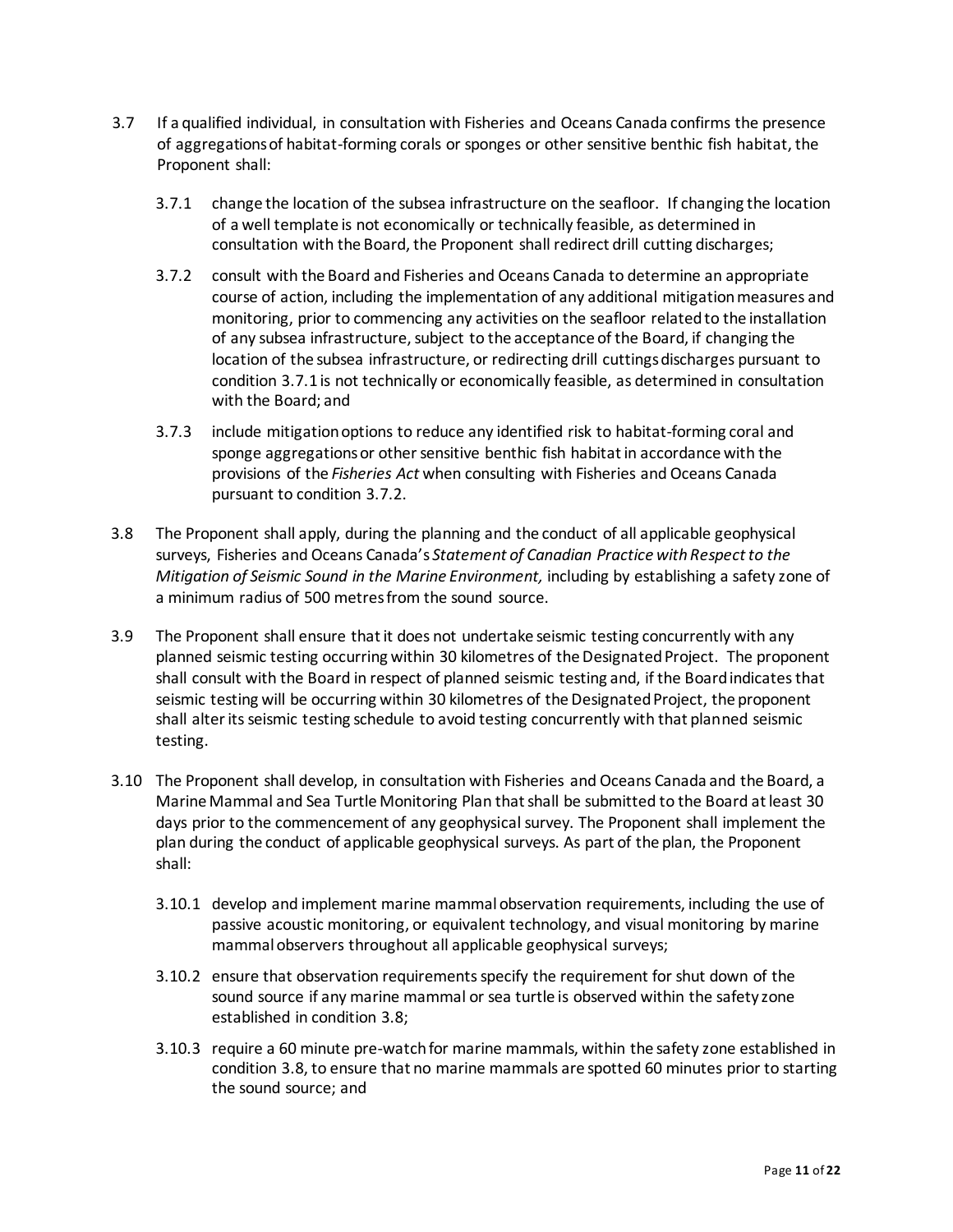- 3.10.4 submit the results of the activities undertaken as part of the marine mammal and sea turtle observation requirements to the Board as part of the annual report pursuant to condition 2.10.
- 3.11 The Proponent shall implement measures to prevent or reduce the risks of collisions between Designated Project vessels and marine mammals and sea turtles, including:
	- 3.11.1 requiring Designated Project vessels to use established shipping lanes, where they exist; and
	- 3.11.2 requiring all Designated Project vessels, including supply and standby vessels, to reduce speed to 7 knots (13 kilometres per hour) when a marine mammal or sea turtle is observed or reported within 400 metres of a vessel, except if not feasible for safety reasons.
- 3.12 The Proponent shall report any collisions of a Designated Project vessel with marine mammals or sea turtles to the Board, the Canadian Coast Guard Regional Operations Centre, and any other relevant authorities as soon as reasonably practicable but no later than 24 hours following the collision, and notify Indigenous groups within three days.
- 3.13 The Proponent shall have a qualified individual develop follow-up requirements pursuant to condition 2.6, to verify the accuracy of the predictions made during the environmental assessment as it pertains to fish and fish habitat, including marine mammals, and to determine the effectiveness of mitigation measures identified under conditions 3.1 to 3.11. The Proponent shall implement the follow-up requirements for the duration of the Designated Project and submit these follow-up requirements to the Board prior to conducting any Designated Project activities within the Designated Project Area. As part of these follow-up requirements, the Proponent shall:
	- 3.13.1 for every well, measure the concentration of non-aqueous based fluids retained on discharged drill cuttings as described in the *Offshore Waste Treatment Guidelines* to verify that the discharge meets, at a minimum, the performance targets set out in the Guidelines and any applicable legislative requirements, and report the results to the Board;
	- 3.13.2 for all subsea infrastructure, develop and implement, in consultation with Fisheries and Oceans Canada, Environment and Climate Change Canada, and the Board, follow-up requirements to verify the accuracy of the environmental assessment and effectiveness of mitigation measures as they pertain to the effects of drill cuttings discharges and infrastructure installation on benthic fish and fish habitat, including aggregations of habitat-forming corals or sponges. Follow-up requirements shall include:
		- 3.13.2.1 measurement of sediment deposition extent, and quality pre- and post-drilling to verify the drill waste deposition modeling predictions;
		- 3.13.2.2 measurement of suspended particulate matter prior to and during drilling to verify drilling mud and cuttings dispersion predictions;
		- 3.13.2.3 benthic fauna surveys to verify the effectiveness of mitigation measures;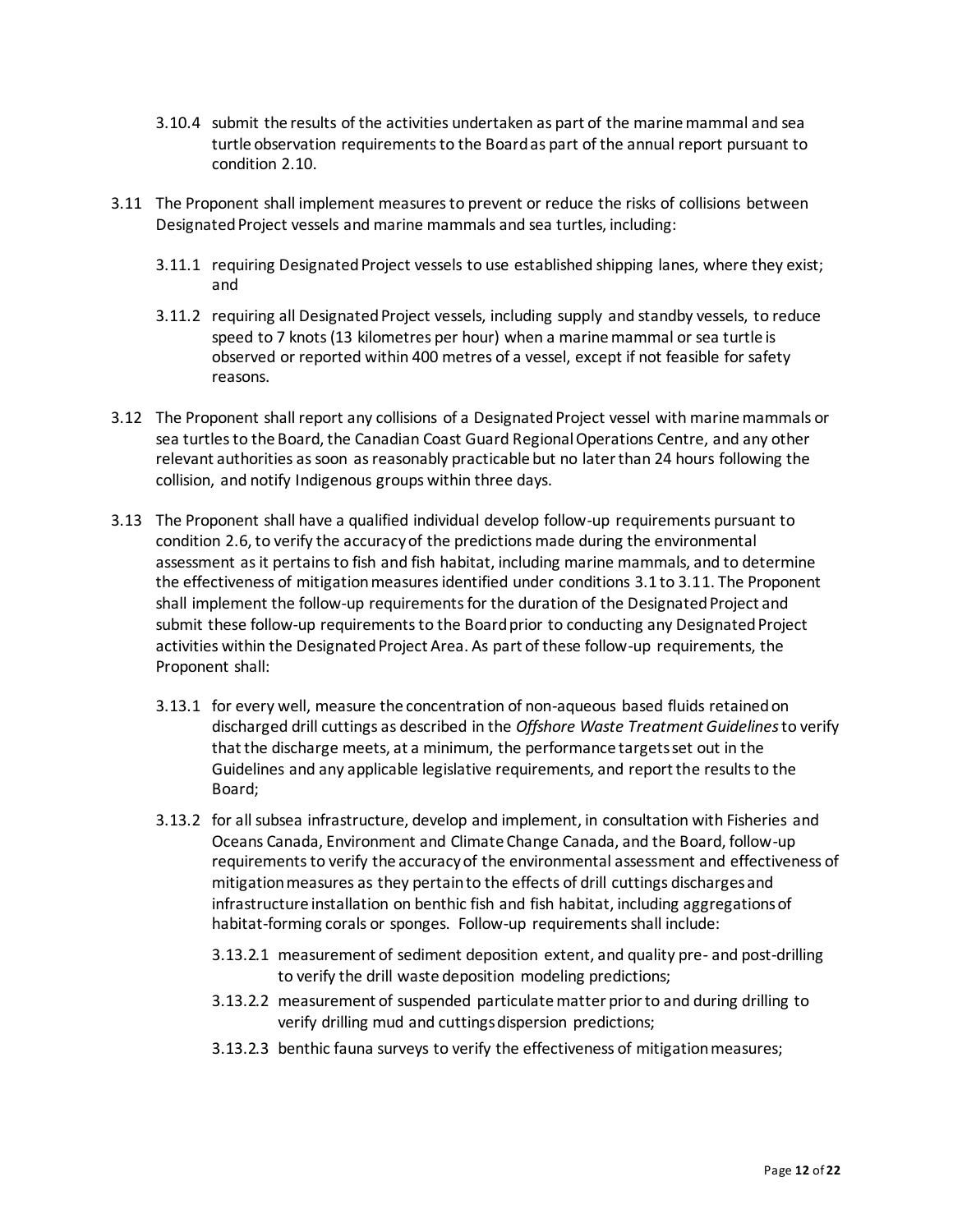- 3.13.2.4 monitor recovery of sediment quality, and fish habitat determined to be affected following measurements pursuant to 3.13.2.1 and 3.13.2.3 to verify recovery time as predicted in the environmental assessment report;
- 3.13.2.5 survey colonization by sessile epifauna of subsea infrastructure, and
- 3.13.2.6 the Proponent shall report the information collected, as identified in conditions 3.13.2.1 through 3.13.2.5, including a comparison of modelling results to *in situ* results, at a frequency determined by the Board;
- 3.13.3 develop and implement, in consultation with Indigenous groups, Fisheries and Oceans Canada and the Board, follow-up requirements to verify the accuracy of the environmental assessment as it pertains to the effects of underwater sound emissions on fish, including marine mammals, taking into account all project sound sources. The followup requirements shall include:
	- 3.13.3.1 measurement of underwater sound levels to verify acoustic modeling results and predicted geographic extent of likely effects;
	- 3.13.3.2 surveys of marine mammal presence, distribution, important habitat areas, and behavior, including mating, calving, nursing and feeding, within the zones of influence for behavior predicted by modelling and geographic extent of likely effects prior to installing subsea infrastructure and during drilling, production and seismic activities;
	- 3.13.3.3 the requirement that surveys of marine mammal behavior pursuant to condition 3.13.3.2 be conducted by a marine mammal observer, unless otherwise agreed to by the Board and Fisheries and Oceans Canada; and
	- 3.13.3.4 an annual summary report of all north Atlantic right whale (*Eubalaena glacialis*) observations recorded, which the Proponent shall provide to Indigenous groups annually.
- 3.14 The Proponent shall participate in research programs in the Eastern Canadian offshore areas pertaining to the presence of Atlantic salmon (*Salmo salar*) and the behavior, presence, distribution, and important habitat areas of cetaceans, where available and agreed upon by the party(ies) responsible for the research programs. The Proponent shall provide Indigenous groups with updates, published annually on the internet pursuant to condition 2.13, describing how the Proponent has participated in these research programs during the previous year. The Proponent shall also provide these updates directly to the Board as part of the annual report pursuant to condition 2.10.

# **4 Migratory birds**

- 4.1 The Proponent shall carry out the Designated Project in a manner that protects migratory birds and avoids harming, killing or disturbing migratory birds or destroying, disturbing or taking their nests or eggs. In this regard, the Proponent shall be in compliance, where applicable, with the *Migratory Birds Convention Act, 1994,* the *Migratory Birds Regulations* and with the *Species at Risk Act* and shall take into account Environment and Climate Change Canada's *Avoidance Guidelines*.
- 4.2 The Proponent shall implement measures to avoid harming, killing or disturbing migratory birds, including: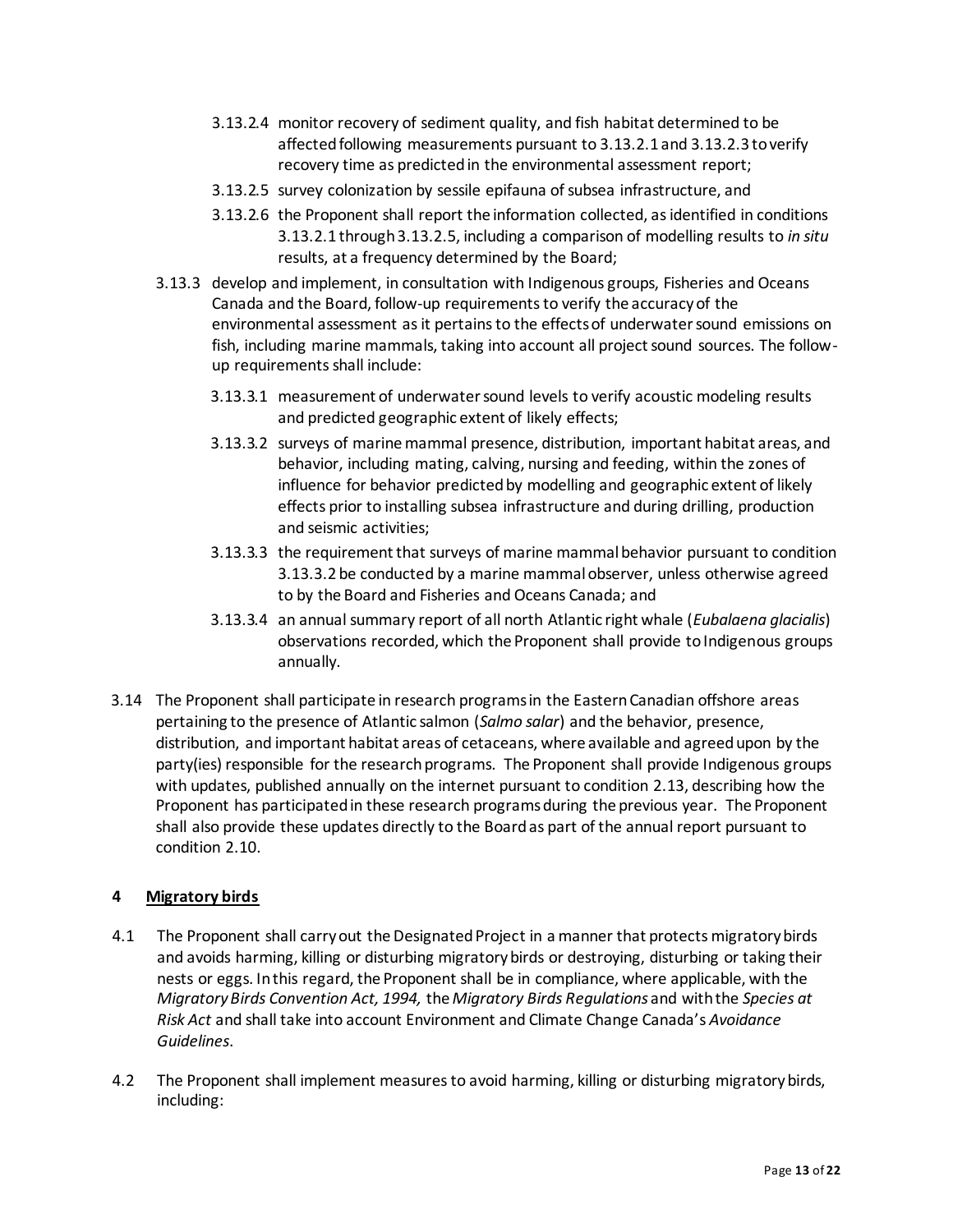- 4.2.1 conducting only non-routine or safety flaring;
- 4.2.2 starting all scheduled flaring as early as practicable during daylight hours to limit flaring that occurs during nighttime;
- 4.2.3 identifying specific circumstances under which the Proponent shall not commence scheduled flaring during conditions of poor visibility including when there is a low cloud ceiling or fog, and not commencing flaring during these circumstances;
- 4.2.4 notifying the Board at least 30 days in advance of any scheduled flaring to determine whether the flaring would occur during a period of migratory bird vulnerability and to determine how the Proponent plans to avoid adverse environmental effects on migratory birds, including by implementing modified or additional mitigation measures; and
- 4.2.5 requiring supply helicopters to fly at altitudes greater than 300 metres above sea level from active bird colonies and at a lateral distance of 1 000 metres from Quidi Vidi Lake Important Bird Area, and known bird colonies with the Baccalieu Island and Eastern Avalon's Ecologically and Biologically Significant Areas, except for approach, take-off and landing maneuvers, as required under the *Canadian Civil Aviation Regulations* or if not feasible for safety reasons.
- 4.3 The Proponent shall develop, in consultation with Environment and Climate Change Canada and the Board, measures to mitigate impacts of lighting from the Designated Project's mobile offshore drilling unit(s), floating production storage and offloading vessel(s) and other Designated Project vessels on migratory birds, including measures to control the direction, timing, intensity, and glare of light fixtures while meeting operational health and safety requirements. The Proponent shall implement these measures for the duration of the Designated Project and submit these measures to the Board prior to conducting any Designated Project activities within the Designated Project Area. In doing so, the Proponent shall:
	- 4.3.1 use lighting, including nighttime lighting, only to the extent necessary to carry out the Designated Project and meet operational health and safety requirements; and
	- 4.3.2 for all measures, including spectral modified lighting, shielding lights downward, changing the type and intensity of light and any other measures identified by Environment and Climate Change Canada, determine the economic and technical feasibility of these measures and how they meet health and occupational safety requirements and provide this evaluation to Environment and Climate Change Canada and the Board prior to conducting any Designated Project activities within the Designated Project Area.
- 4.4 The Proponent shall determine the economic and technical feasibility of a pilotless flaring system in the design of the Designated Project, and shall include such a system in the Designated Project Design unless not technically or economically feasible. If not technically or economically feasible, the Proponent shall provide their analysis to the Board for review and approval prior to finalizing the design of the Designated Project.
- 4.5 The Proponent shall develop and implement awareness training on migratory bird strandings for all offshore workers associated with the Designated Project including a process for offshore workers associated with the Designated Project to report these strandings to the relevant personnel tasked with monitoring strandings pursuant to condition 4.6.2.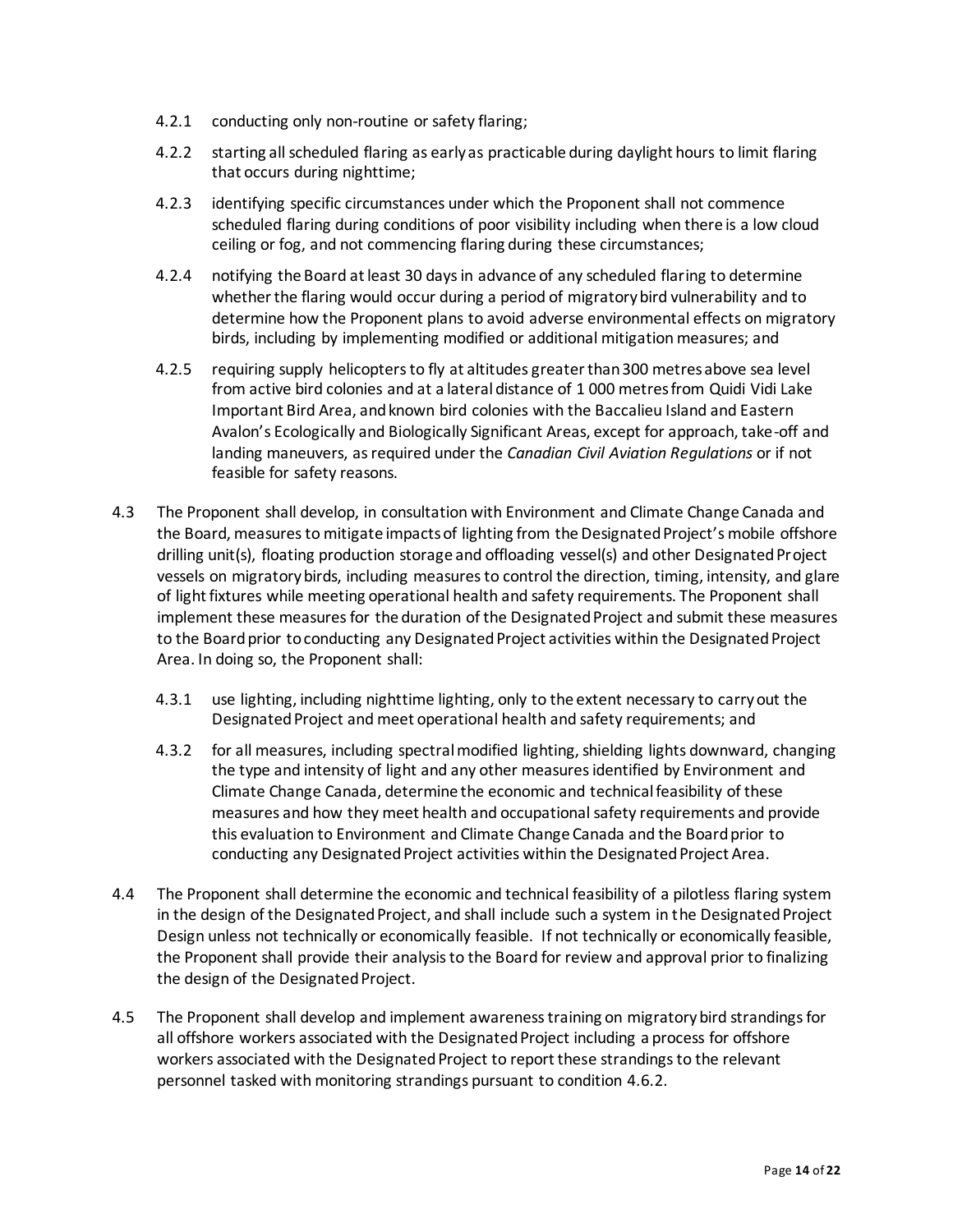- 4.6 The Proponent shall have a qualified individual develop, prior to conducting any Designated Project activities within the Designated Project Area and in consultation with Environment and Climate Change Canada and the Board, follow-up requirements, pursuant to condition 2.6, to verify the accuracy of the environmental assessment as it pertains to migratory birds and to determine the effectiveness of the mitigation measures implemented by the Proponent to avoid harm to migratory birds, their eggs and nests, including the mitigation measures used to comply with conditions 4.1 and 4.3. The Proponent shall implement these follow-up requirements for the duration of the Designated Project. As part of the follow-up requirements, the Proponent shall:
	- 4.6.1 monitor daily for the presence of migratory birds at the mobile offshore drilling unit(s), floating production storage and offloading vessel(s), and other Designated Project-related vessels, excluding supply and standby vessels, by following Environment and Climate Change Canada's *Eastern Canada Seabirds at Sea Standardized Protocol for Pelagic Seabird Surveys from Moving and Stationary Platforms,* including the described survey methods and frequencies, unless otherwise agreed to by the Board and Environment and Climate Change Canada;
	- 4.6.2 develop and implement procedures and methods for systematic daily monitoring of the mobile offshore drilling unit(s), floating production storage and offloading vessel(s), and Designated Project-related vessels, excluding supply vessels, for the presence of stranded and re-stranded migratory birds and follow Environment and Climate Change Canada's *Procedures for Handling and Documenting Stranded Birds Encountered on Infrastructure Offshore Atlantic Canada*. Procedures and methods should include any technically and economically feasible ways to monitor strandings from areas of the mobile offshore drilling unit(s), and Designated Project-related vessels, excluding supply and standby vessels that are inaccessible to observers;
	- 4.6.3 monitor during flaring for the presence of migratory birds and document migratory bird behavior around the flares;
	- 4.6.4 conduct the monitoring of migratory birds pursuant to conditions 4.6.2 and 4.6.3, using, at a minimum, a trained observer who meets the observer standards outlined in Environment and Climate Change Canada's *Eastern Canada Seabirds at Sea Standardized Protocol for Pelagic Seabird Surveys from Moving and Stationary Platforms*, unless otherwise agreed to by the Board and Environment and Climate Change Canada;
	- 4.6.5 develop and implement procedures and methods for monitoring migratory bird interactions with lighting related to the Designated Project, including the effectiveness of any spectrally modified lighting measures, if implemented pursuant to condition 4.3. Methods shall consider and, where appropriate, incorporate the use of radar, infrared imaging, aerial surveys or telemetry studies;
	- 4.6.6 monitor for the presence of oil sheens and their extent and any migratory bird contact with these oil sheens; and
	- 4.6.7 report monitoring data collected pursuant to 4.6.1 through 4.6.6 annually to Environment and Climate Change Canada and the Board in a format determined in consultation with Environment and Climate Change Canada and the Board.
- 4.7 The Proponent shall participate in research and monitoring programs pertaining to the effects of light attraction on migratory birds in offshore areas and mitigation measures to reduce the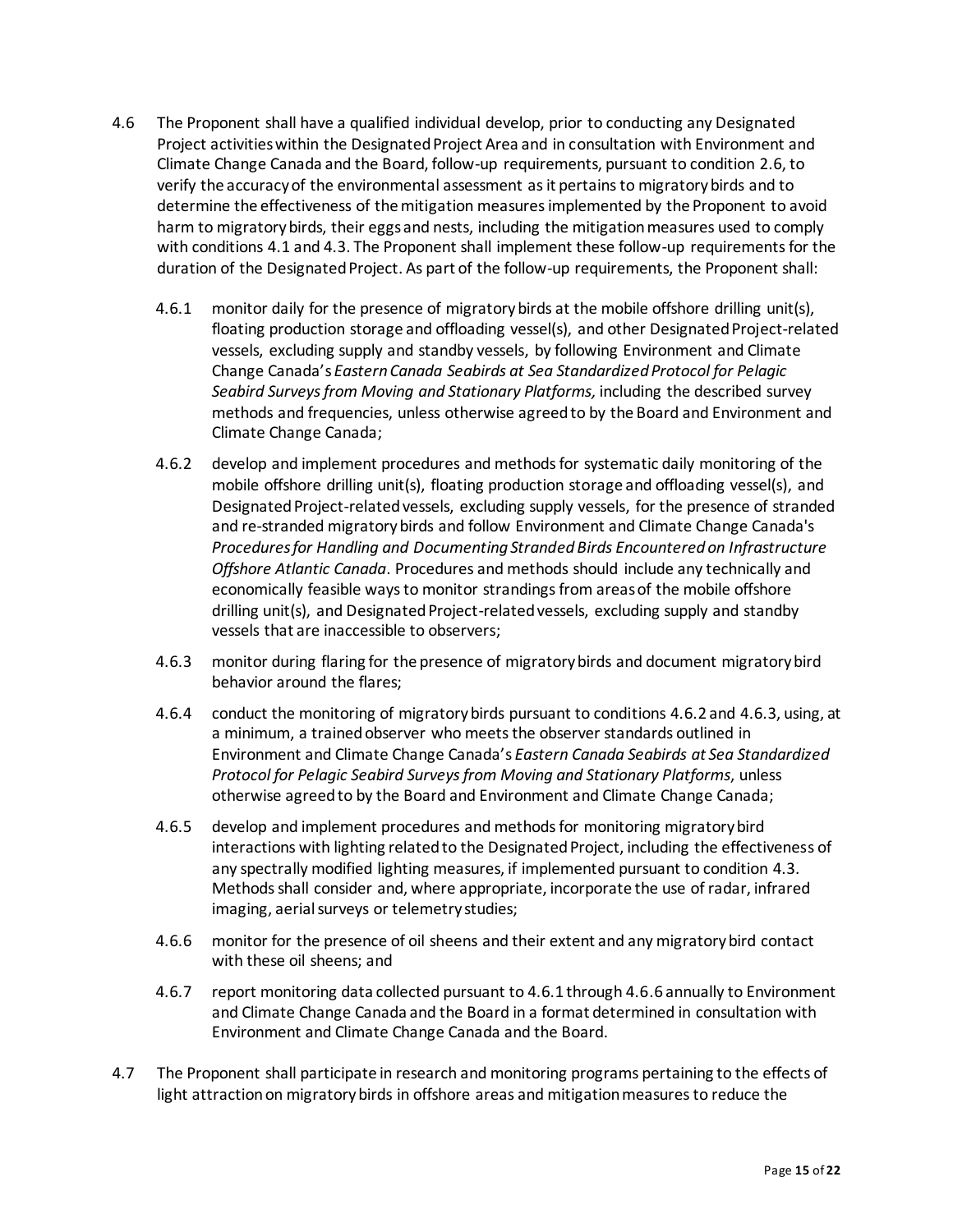attraction of migratory birds to lighting, where available and agreed upon by the party(ies) responsible for the research and monitoring programs. The Proponent shall provide Indigenous groups with updates, published annually on the internet pursuant to condition 2.13, describing how the Proponent has participated in these research programs during the previous year. The Proponent shall also provide these updates directly to the Board as part of the annual report pursuant to condition 2.10. Research and monitoring programs pertaining to the effects of light on birds may include:

- 4.7.1 impacts of offshore lights on Leach's Storm-petrel (*Oceanodroma leucorhoa*) and other migratory birds;
- 4.7.2 migratory bird foraging and overwintering areas in the offshore;
- 4.7.3 migratory bird populations distributions and demographics in the offshore; and
- 4.7.4 reducing the attraction of migratory birds to lighting in offshore areas, including the effectiveness of measures related to the spectrum, type or intensity of light.

### **5 Indigenous and commercial fisheries**

- 5.1 The Proponent shall develop and implement a Fisheries Communication Plan in consultation with the Board, Indigenous groups and commercial fishers. The Proponent shall develop the Fisheries Communication Plan prior to conducting any Designated Project activities within the Designated Project Area and implement it for the duration of the Designated Project. The Proponent shall include in the Fisheries Communications Plan:
	- 5.1.1 procedures to notify Indigenous groups and commercial fishers of planned drilling activity, and the anticipated movement of the mobile offshore drilling unit(s), and Designated Project vessels, excluding supply and standby vessels, a minimum of 60 days prior to conducting any Designated Project activities within the Designated Project Area;
	- 5.1.2 procedures to determine the requirement for a Fisheries Liaison Officer and/or fisheries guide vessel during the movement of mobile offshore drilling unit(s), floating production storage and offloading vessel(s), and Designated Project vessels, excluding supply and standby vessels and geophysical programs;
	- 5.1.3 procedures to notify Indigenous groups and commercial fishers in the event of a spill or unplanned release of oil or any other substance, and communicate the results of the monitoring and any associated potential health risks referred to in condition 7.10;
	- 5.1.4 procedures to engage in two-way communication with Indigenous groups and commercial fishers in the event of a spill requiring a tier 2 or tier 3 response over the duration of the spill response; and
	- 5.1.5 the type of information that will be communicated to Indigenous groups and commercial fishers, the timing of distribution of this information, and any update to the Designated Project activities, that will include but not be limited to:
		- 5.1.5.1 a description of planned Designated Project activities and the anticipated movement of the mobile offshore drilling unit(s), and Designated Project vessels, excluding supply and standby vessels;
		- 5.1.5.2 location(s) of safety exclusion zones and anti-collision zones;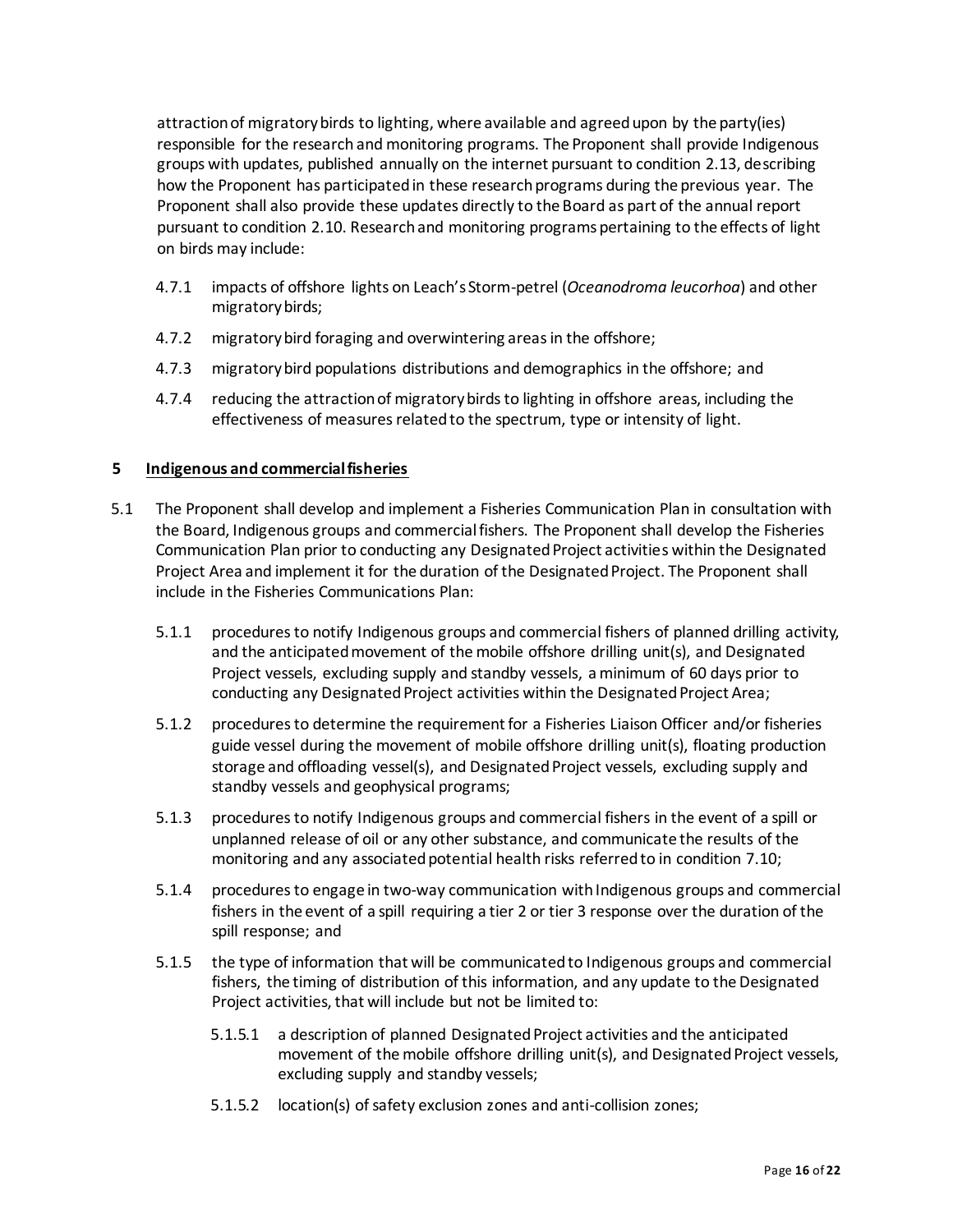- 5.1.5.3 anticipated vessel traffic schedule;
- 5.1.5.4 anticipated vessel routes; and
- 5.1.5.5 locations of decommissioned and abandoned subsea infrastructure.
- 5.2 The Proponent shall develop and implement a decommissioning and abandonment plan in accordance with the *Newfoundland Offshore Petroleum Drilling and Production Regulations* that meets or exceeds the requirements of the *Drilling and Production Guidelines* and submit it to the Board for acceptance prior to conducting any Designated Project activities within the Designated Project area. If the Proponent proposes to abandon any subsea infrastructure on the seafloor in a manner that may interfere with Indigenous or commercial fisheries, the Proponent shall develop the decommissioning and abandonment strategy in consultation with commercial fishers and potentially affected Indigenous groups with fishing licences that overlap with the Designated Project Area, identified in consultation with Fisheries and Oceans Canada.
- 5.3 The Proponent shall provide the details of its operation, including the safety exclusion zones and anti-collision zones for the duration of the Designated Project, and the location information of any decommissioned subsea infrastructure if left on the seafloor, to Fisheries and Oceans Canada, the Marine Communications and Traffic Services for broadcasting and publishing in the Navigational Warnings, and to the Canadian Hydrographic Services for future nautical charts and planning.
- 5.4 The Proponent shall report annually to the Board on known incidents of lost or damaged fishing gear attributed to the Designated Project and make this information available to Indigenous groups and commercial fishers upon their request.

#### **6 Air quality and greenhouse gas emissions**

- 6.1 The Proponent shall not release into the atmosphere gas produced from the wells associated with the Designated Project, with the exception of gas released following its use as fuel or through non-routine or safety flaring.
- 6.2 The Proponent shall identify and incorporate greenhouse gas and air emission reduction measures into the design of the Designated Project, and implement these measures for the duration of the Designated Project to avoid or reduce potential adverse environmental effects caused by these emissions. In doing so, the Proponent shall take into account the most recent guidance issued by Environment and Climate Change Canada related to greenhouse gas mitigation measures and the quantification of net greenhouse gas emissions. The Proponent shall submit a description of these final measures to Environment and Climate Change Canada and the Board along with an updated quantification of greenhouse gas and air emissions estimates associated with the Designated Project prior to conducting any Designated Project activities within the Designated Project Area.
- 6.3 The Proponent shall identify, in consultation with the Board and Environment and Climate Change Canada prior to each dry dock inspection of the floating production storage and offloading vessel(s) for the duration of the Designated Project, any modified or additional greenhouse gas and air emission reduction measures to be implemented when the floating production storage and offloading vessel(s) undergo(es) repair and maintenance as required during dry dock inspections over the duration of the Designated Project, and implement these measures. In doing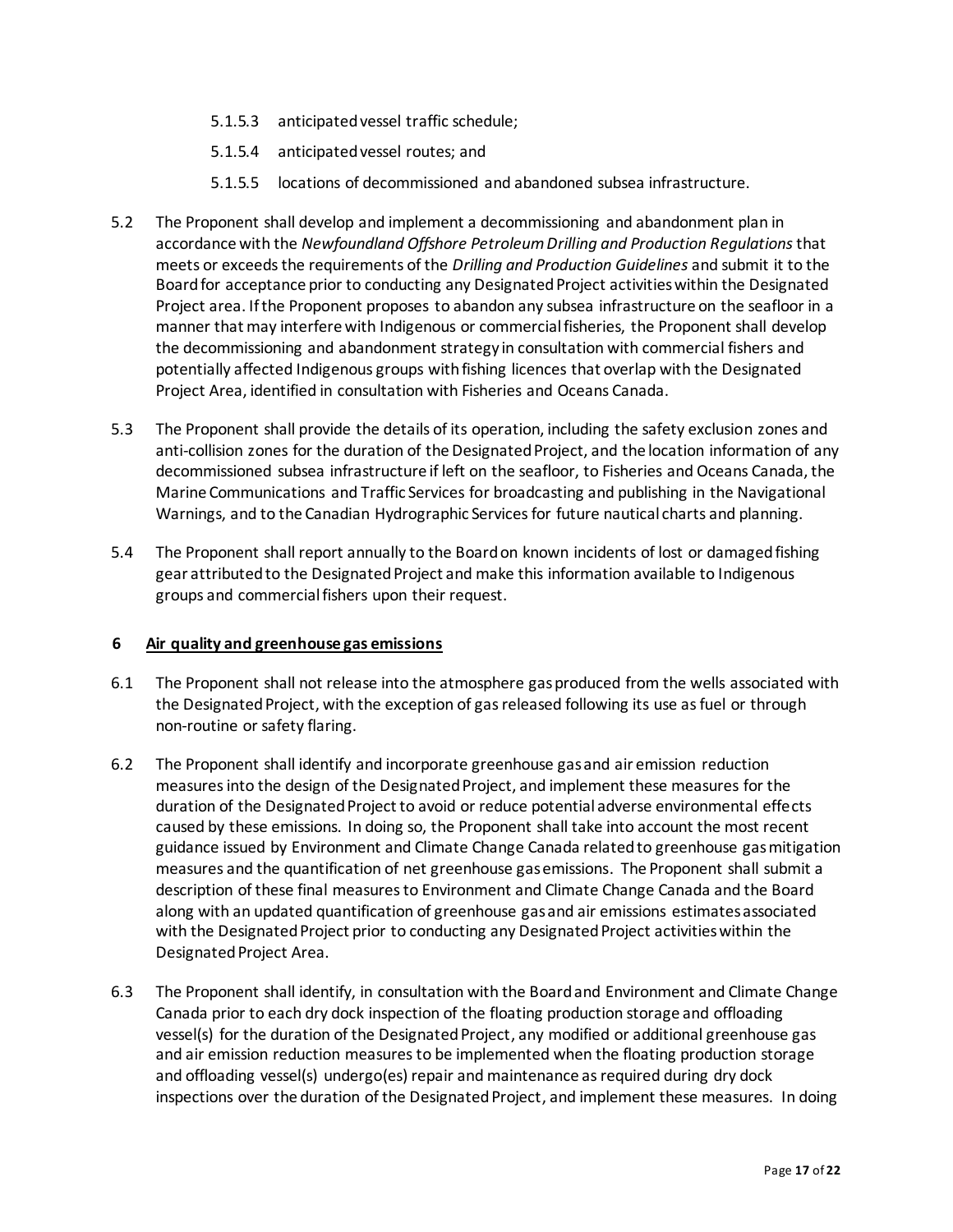so, the Proponent shall submit to the Board and Environment and Climate Change Canada a description of these measure(s) and the anticipated reduction in greenhouse gas and air emissions associated with these measure(s). The Proponent shall provide justification if no modified or additional measures are implemented.

- 6.4 Commencing on January 1, 2050, the Proponent shall ensure that the Designated Project does not emit greater than 0 kilotonnes of carbon dioxide equivalents per year (kt  $CO<sub>2</sub>$  eq/year), as calculated in equation 1 (section 3.1) of Environment and Climate Change Canada's *Strategic Assessment of Climate Change* and any associated guidance documents published by the Government of Canada.
- 6.5 The Proponent shall comply with all applicable air quality emissions limits and limits on sulphur concentrations in diesel fuel for Designated Project vessels in accordance with the *Canada Shipping Act, 2001,* the *Multi-Sector Air Pollutants Regulations* and the *Regulations Respecting Reduction in the Release of Methane and Certain Volatile Organic Compounds (Upstream Oil and Gas Sector)* under the *Canadian Environmental Protection Act, 1999* and International Maritime Organization's *International Convention for the Prevention of Pollution from Ships* and any other legislative requirements, where applicable.

## **7 Accidents and malfunctions**

- 7.1 The Proponent shall take all reasonable measures to prevent accidents and malfunctions that may result in adverse environmental effects and mitigate any adverse environmental effects from accidents and malfunctions that do occur. In doing so, the Proponent shall:
	- 7.1.1 develop, prior to conducting any Designated Project activities within the Designated Project Area, and implement for the duration of the Designated Project, operating proceduresincluding thresholds for cessation of a work or activity, with respect to meteorological and oceanographic conditions experienced at the Designated Project location, and which reflect the facility's design limits and limits at which any work or activity may be conducted safely and without causing adverse environmental effects. These conditions include poor weather, high sea state, and presence of sea ice or icebergs; and
	- 7.1.2 implement emergency response procedures and contingency plans developed in relation to the Designated Project in the event of an accident or malfunction.
- 7.2 The Proponent shall develop, in consultation with the Board and Environment and Climate Change Canada, and implement for the duration of the Designated Project, a physical environment monitoring program, in accordance with the *Newfoundland Offshore Petroleum Drilling and Production Regulations* that meets or exceeds the requirements of the *Offshore Physical Environmental Guidelines* (September 2008). The physical environment monitoring program shall be submitted to the Board for acceptance prior to conducting any Designated Project activities within the Designated Project Area.
- 7.3 The Proponent shall prepare a plan for avoidance of mobile offshore drilling unit and floating production storage and offloading vessel collisions with vessels and other hazards that may reasonably be expected in the Designated Project Area and submit the plan to the Board for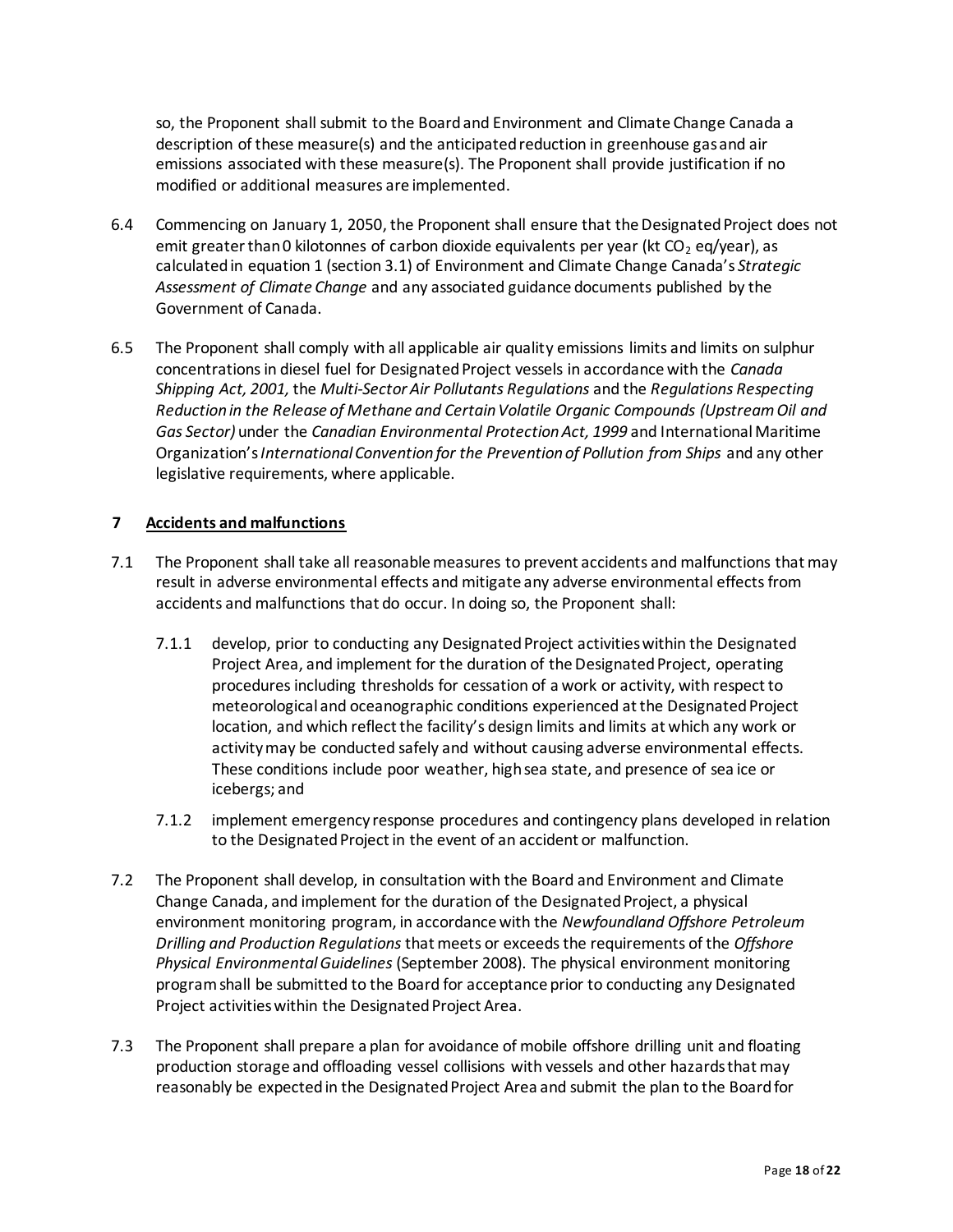acceptance prior to conducting any Designated Project activities within the Designated Project Area.

- 7.4 The Proponent shall prepare an Ice Management Plan that will include measures for avoidance of collisions with icebergs and procedures for updating the plan as needed over the life of the project taking into account updated climate observations and model predictions related to sea ice and submit the plan to the Board for acceptance prior to conducting any Designated Project activities within the Designated Project area.
- 7.5 The Proponent shall prepare and submit to the Board well control strategies prior to conducting any Designated Project activities within the Designated Project area. The well control strategies shall include:
	- 7.5.1 measures for well capping and containment of fluids released from well and the drilling of a relief well, as well as options to reduce overall response timeline; and
	- 7.5.2 measures to quickly disconnect the mobile offshore drilling unit(s), floating production storage and offloading vessel(s) and shuttle tankers from their respective infrastructure connections in the event of an emergency or extreme weather conditions.
- 7.6 The Proponent shall develop and implement procedures to maintain up-to-date information on the availability of capping stack(s), vessels capable of deploying the capping stack(s), and drilling rigs capable of drilling a relief well within the Designated Project area prior to and during the drilling of each well. The Proponent shall communicate this information to the Board and update the Board, when any of this information changes, prior to and during the drilling of each well.
- 7.7 The Proponent shall prepare a Spill Response Plan in consultation with Indigenous groups. The plan shall be submitted to the Board for acceptance prior to conducting any Designated Project activities within the Designated Project area. The Spill Response Plan will take into account the results of the modelling of spills identified in Appendix E and F of the environmental impact statement and shall include the following:
	- 7.7.1 procedures to respond to and mitigate the potential environmental effects of an oil spill or unplanned release of pollution that may cause adverse environmental effects, including containment and recovery procedures;
	- 7.7.2 the list of relevant authorities to be notified of a spill, notification thresholds and notification procedures;
	- 7.7.3 measures for wildlife response, protection and rehabilitation, including procedures for the collection and cleaning of marine mammals, birds, sea turtles and species at risk, and measures for shoreline protection and clean-up; and
	- 7.7.4 roles and responsibilities for offshore operations and onshore responders.
- 7.8 The Proponent shall, commencing before the first well is drilled and continuing until decommissioning is complete, conduct an exercise of its Spill Response Plan at a frequency determined in consultation with the Board as required under subparagraph 6(j)(ii) of the *Newfoundland Offshore Petroleum Drilling and Production Regulations,* document any deficiencies observed during this exercise, provide the record of these deficiencies to the Board for review*,* and adjust the plan to the satisfaction of the Board to address those deficiencies.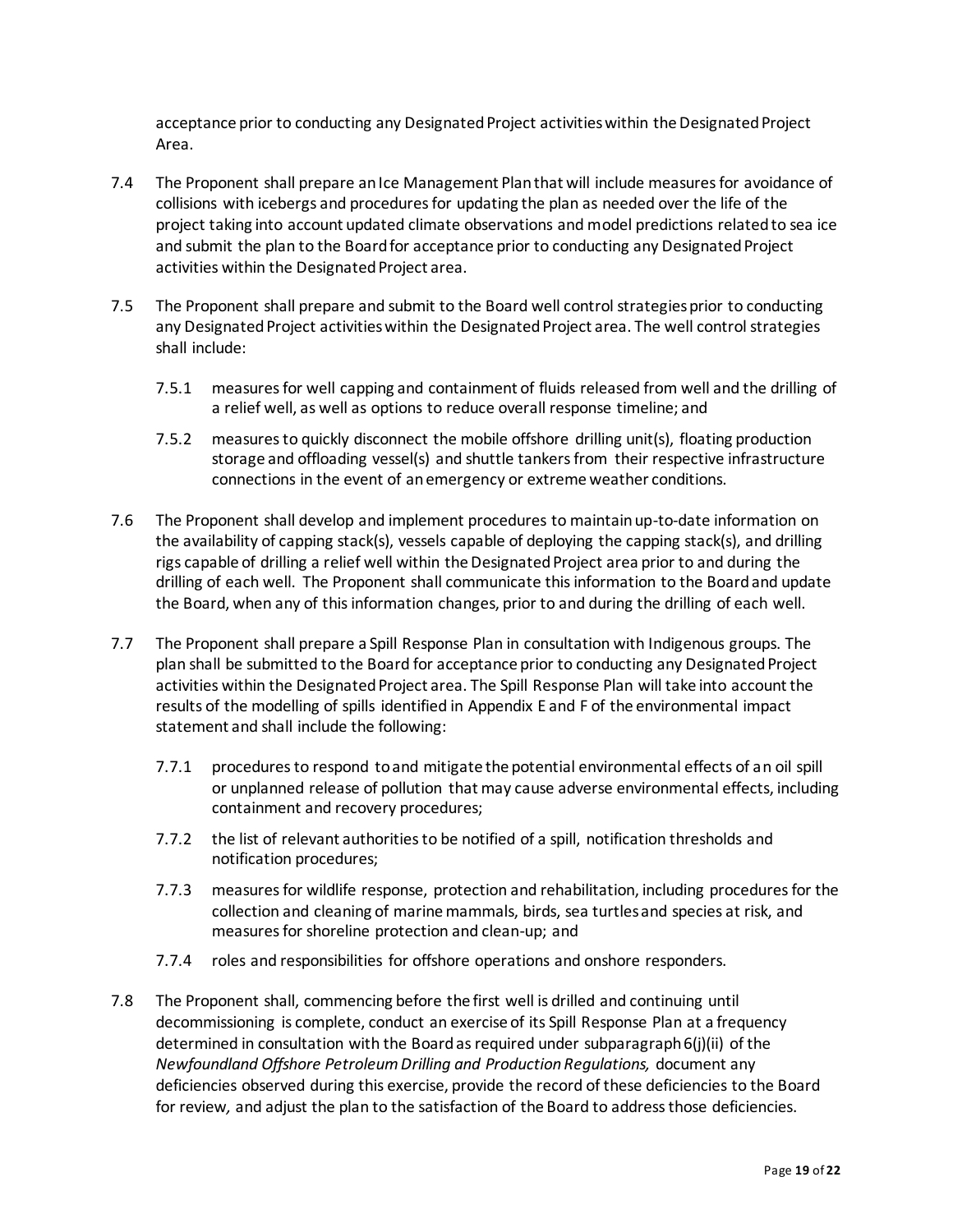- 7.9 The Proponent shall, commencing before the first well is drilled and continuing until decommissioning is complete, review its Spill Response Plan annually or otherwise at a frequency determined in consultation with the Board to verify that the plan continues to be appropriate and, when necessary, shall update the plan in a manner acceptable to the Board.
- 7.10 In the event of an oil spill or unplanned release of other pollution that may cause adverse environmental effects, the Proponent shall begin implementation of the spill response plan immediately, notify the Board and any other relevant authorities verbally as soon as the circumstances permit, and implement procedures for notification of Indigenous groups and commercial fishers developed in condition 5.1.3. As required by and in consultation with the Board, implementation of the Spill Response plan may include monitoring the environmental effects of a spill on components of the marine environment until specific endpoints identified in consultation with relevant authorities are achieved. As applicable, this may include:
	- 7.10.1 sensory testing of seafood for taint, and chemical analysis for oil concentrations and any other contaminants, as applicable;
	- 7.10.2 measuring levels of contamination in recreational, commercial and traditionally harvested fish species with results integrated into a human health risk assessment, to be submitted to relevant authorities, including those responsible for fishing area closures;
	- 7.10.3 monitoring for marine mammals, sea turtles and birds for signs of contamination or oiling and reporting results to the Board, Fisheries and Oceans Canada, and Environment and Climate Change Canada; and
	- 7.10.4 monitoring benthic organisms and habitats in the event of a spill or other event that could result in smothering or localized effects to the benthic environment.
- 7.11 The Proponent shall undertake a Spill Impact Mitigation Assessment to identify spill response options that may be implemented in the case of a spill to provide for the best opportunities to minimize environmental consequences, and provide it to the Board for review prior to conducting any Designated Project activities within the Designated Project Area.
- 7.12 The Proponent shall provide Indigenous groups with the results of the exercise conducted pursuant to condition 7.8, following its review by the Board. The Proponent shall provide the final Spill Response Plan to Indigenous groups prior to conducting any Designated Project activities within the Designated Project Area and any updates to the Spill Response Plan pursuant to conditions 7.8 and 7.9.
- 7.13 In the event of an uncontrolled subsea release from the well, the Proponent shall begin the immediate mobilization of subsea containment and capping equipment to the site of the uncontrolled subsea release. Simultaneously, the Proponent shall commence mobilization of a drilling installation to the site to drill a relief well.
- 7.14 If drilling is anticipated in water depths less than 500 metres, the Proponent shall undertake further analysis to confirm the capping stack technology selected can be deployed and operated safely at the proposed depth and submit this analysis to the Board for acceptance prior to conducting any Designated Project activities within the Designated Project Area.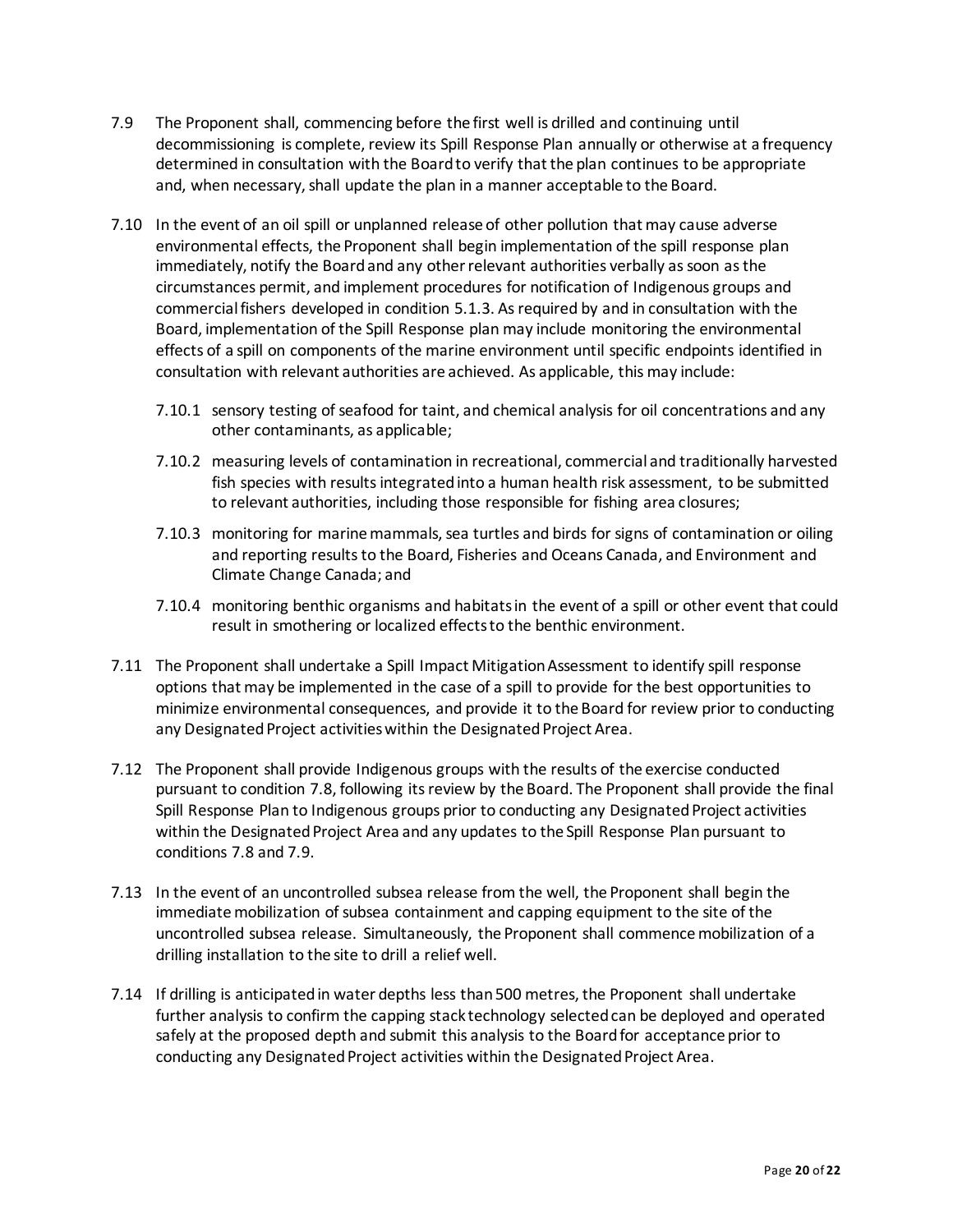- 7.15 In the event of an accident or malfunction, the Proponent shall comply with the requirements of the *Accord Acts* and the *Canada-Newfoundland and Labrador Offshore Financial Requirement Regulations* and the requirements described in the *Compensation Guidelines Respecting Damages Relating to Offshore Petroleum Activity*.
- 7.16 The Proponent shall report annually to the Board on the effectiveness of operating procedures and cessation of work or activity thresholds, established for operating in poor weather, high sea state, and sea ice or iceberg conditions. The report shall include a description of any modifications to operations implemented in response to adverse environmental conditions, in accordance with *the Newfoundland Offshore Petroleum Drilling and Production Regulations.*

### **8 Implementation Schedule**

- 8.1 The Proponent shall submit to the Board a schedule for each condition set out in this Decision Statement at least 30 days prior to conducting any Designated Project activities within the Designated Project Area. This schedule shall detail all activities planned to fulfill each condition set out in this Decision Statement and the commencement and estimated completion month(s) and year(s) for each of these activities.
- 8.2 The Proponent shall submit to the Board a schedule outlining all activities required to carry out all phases of the Designated Project no later than 30 days prior to conducting any Designated Project activities within the Designated Project Area. The schedule shall indicate the commencement and estimated completion month(s) and year(s) and duration of each of these activities.
- 8.3 The Proponent shall submit to the Board in writing an update to schedules referred to in conditions 8.1 and 8.2 every year no later than March 31, until completion of all activities referred to in each schedule.
- 8.4 The Proponent shall provide to the Board revised schedules if any change is made to the initial schedules referred to in condition 8.1 and 8.2 or to any subsequent update(s) referred to in condition 8.3, upon revision of the schedules.

# **9 Record keeping**

- 9.1 The Proponent shall maintain all records required to demonstrate compliance with the conditions set out in this Decision Statement. The Proponent shall provide the aforementioned records to the Board or the Agency upon demand within a timeframe specified by the Board or the Agency.
- 9.2 The Proponent shall retain all records referred to in condition 9.1 at a facility in Canada. The records shall be retained and made available for a minimum of five years after completion of the Designated Project, unless otherwise specified by the Board. The Proponent shall inform the Board of the location of the facility where records are retained and notify the Board and the Agency at least 30 days prior to any change to the location of the facility.
- 9.3 The Proponent shall notify the Board and the Agency of any change to the contact information of the Proponent included in this Decision Statement.